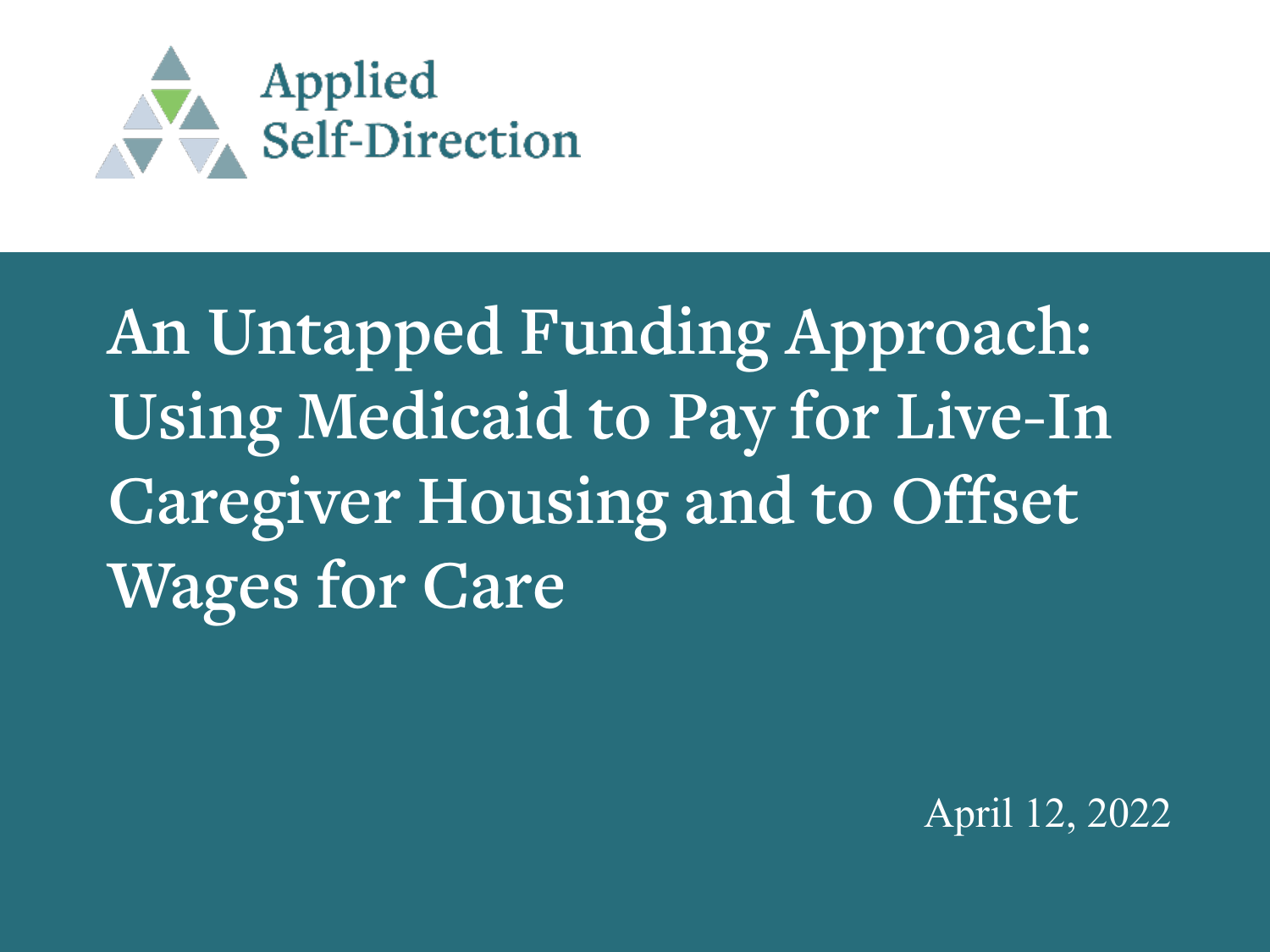# **Background**

- Many older adults and people with disabilities can remain successfully at home receiving ADL and IADL support from workers funded by Medicaid
	- **If** More Medicaid beneficiaries than ever are choosing to self-direct, in which they can hire/fire, train, schedule, and manage workers
- A growing number of states permit family members to be hired as home care workers, leading to stability and continuity of care
- But for many Medicaid beneficiaries, recruiting workers from the community is necessary when family members or friends are not available

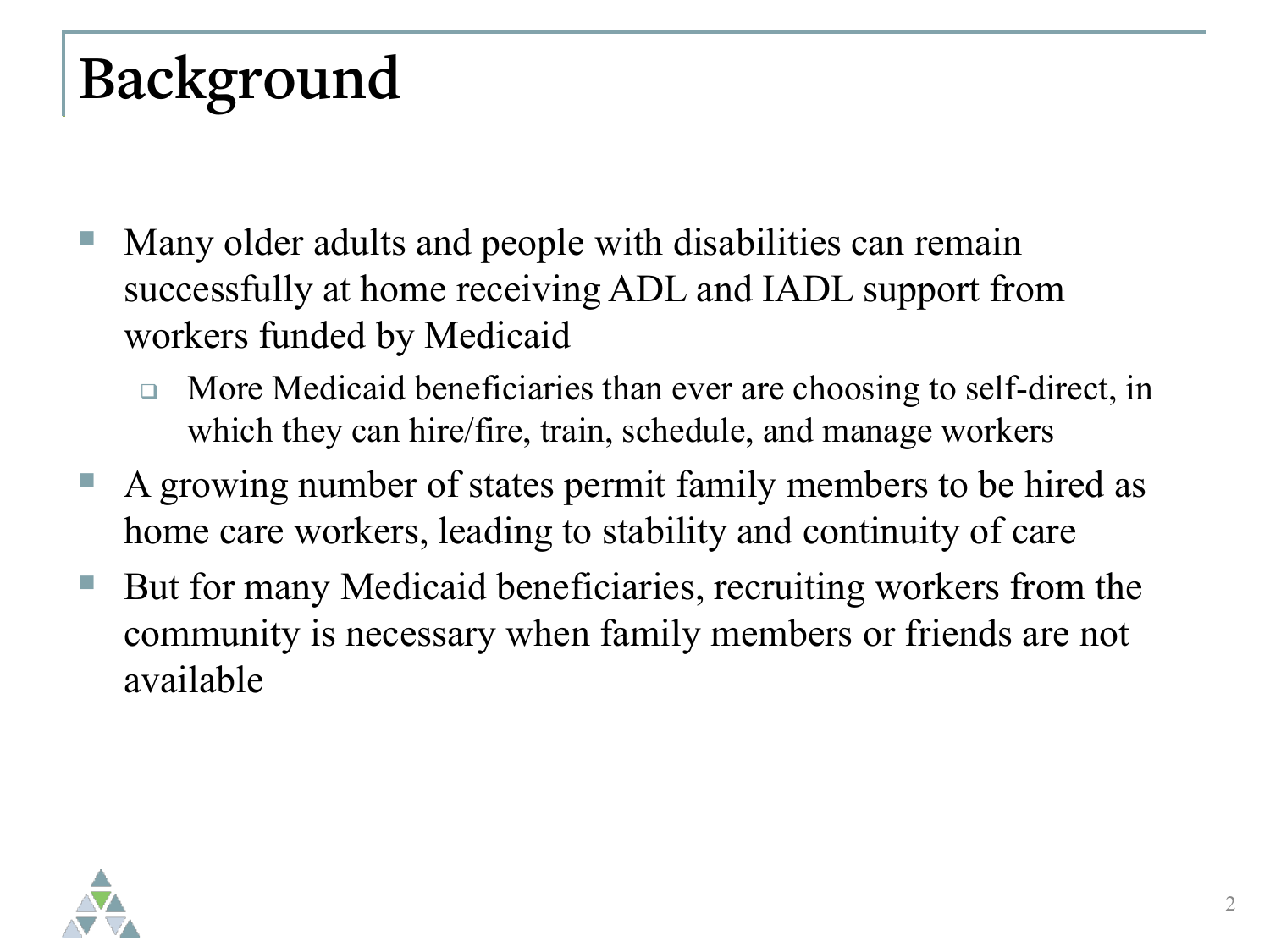# **What Challenges Can Live-in Caregivers Help Solve? (1 of 2)**

- A subset of older adults and people with disabilities have intermittent care needs throughout the day, rather than continuous or 24/7 care needs
- Recruiting and retaining workers for part-time/intermittent work has always been challenging, but is more so now than ever
	- □ For workers who need full-time wages, going in and out of a Medicaid beneficiary's home to provide intermittent care for low pay is not attractive or even feasible
	- □ Workers may face logistical barriers to filling their needed hours of compensation by visiting multiple homes throughout a day
- Using a live-in caregiver may be the right choice in these circumstances, especially if there are economic advantages for both the beneficiary and caregiver

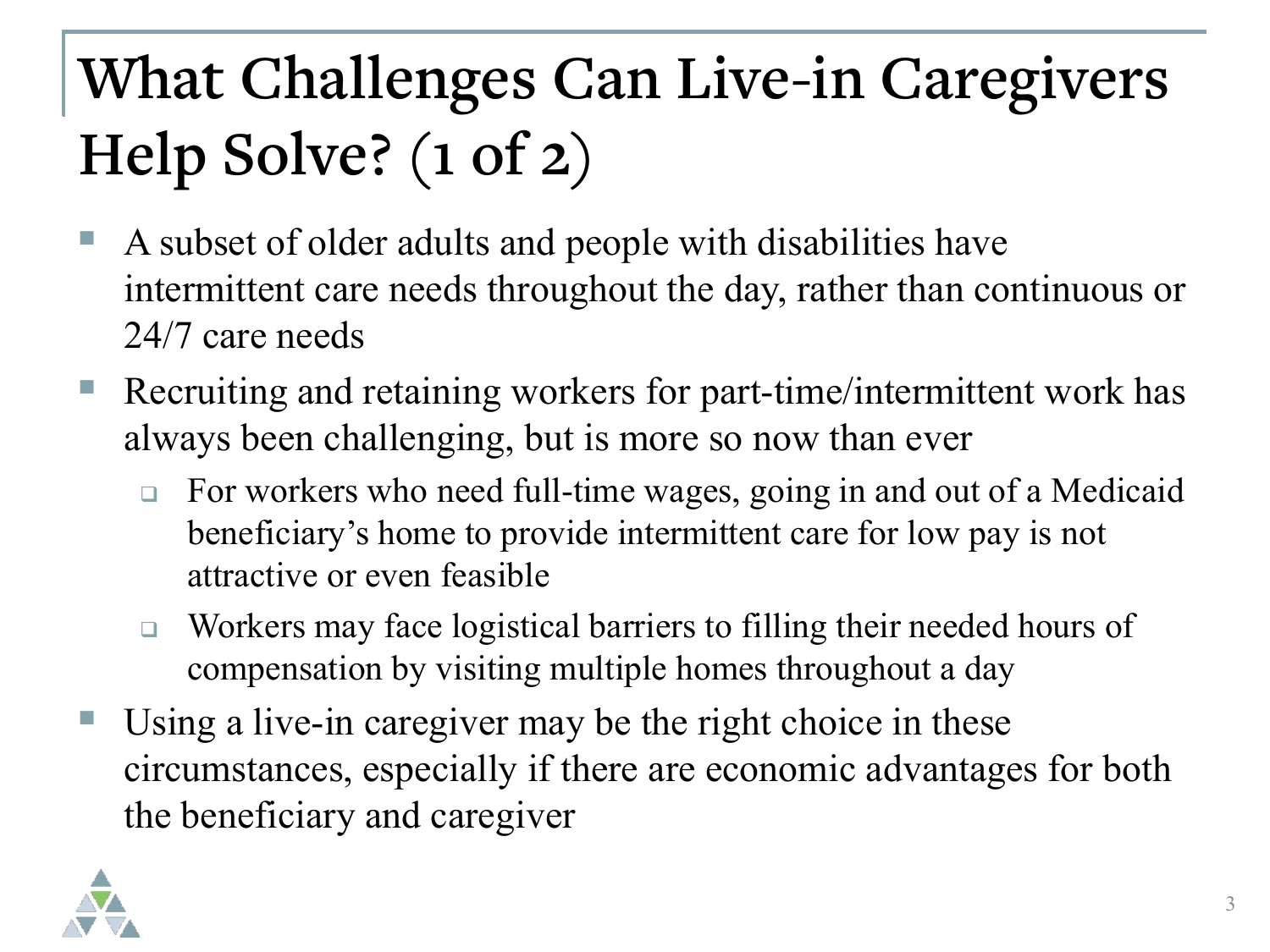# **What Challenges Can Live-in Caregivers Help Solve? (2 of 2)**

- For some people, an in-home caregiver may feel invasive of their personal space and privacy
- For others, a live-in arrangement may solve their fear of isolation, which is a frequent complaint of older adults living alone who may choose congregate care settings (assisted living, etc.) to avoid social isolation
- An in-home caregiver also helps resolve the issue of nighttime coverage for someone who might need intermittent assistance (transferring, toileting, etc.), or may fear being alone at night
- The biggest problem in employing an in-home caregiver, if not a family member or friend, is matching the caregiver to the individual and cultural attributes of the Medicaid beneficiary
	- This is covered in a later section

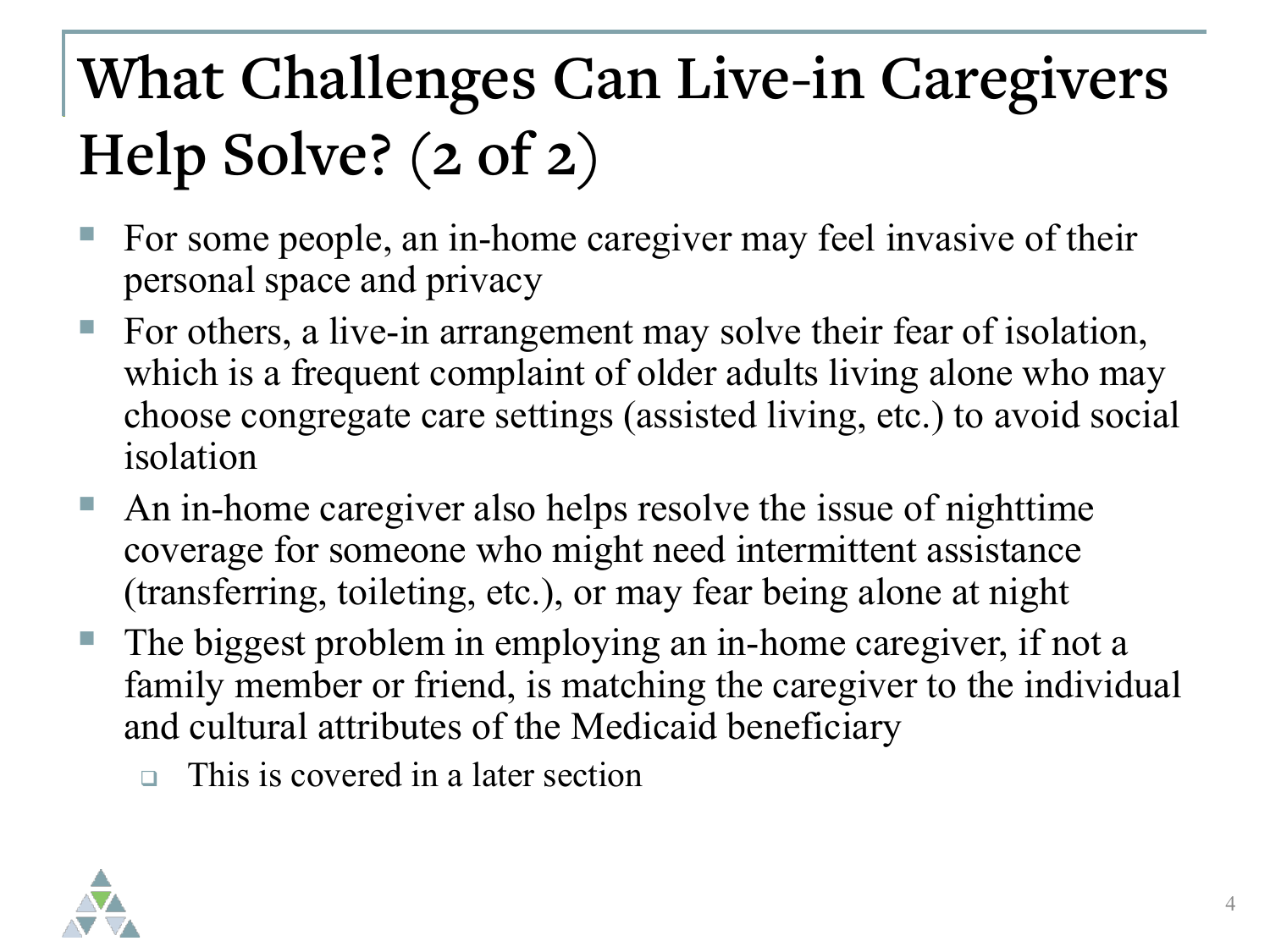# **Economic Advantages of a Live-in Caregiver**

- For individuals who cannot afford long-term care via private pay, Medicaid can cover costs of long-term care as long as the person meets the income limit
- In most states this limit is called the special income rule, which equals 300% of SSI or less.
- In 2022, this limit is \$2,523 per month for an individual.
- There are other factors, including various income disregards and an asset limit of \$2,000
	- □ Home and car ownership can also be discounted
- Medicaid eligibility for long-term care also depends on a person meeting an institutional needs test, which varies from state to state

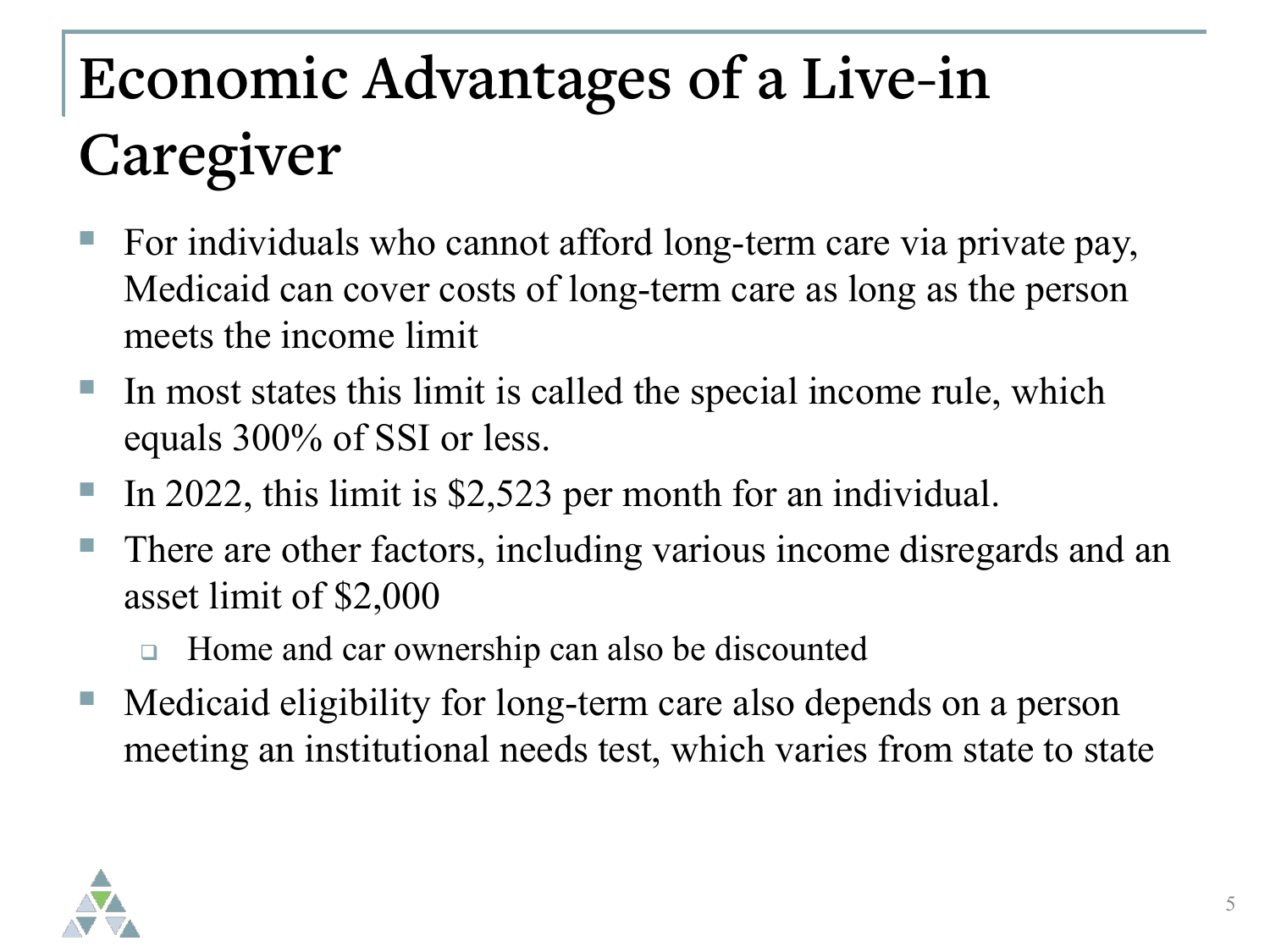## **Medicaid Eligibility: Considerations**

- For a person meeting the income limit and institutional eligibility, states typically provide some level of Medicaid coverage for longterm care in community-based settings, including the person's own home
- But Medicaid law expressly forbids using federal dollars to cover room and board (e.g. food, utilities, rent/mortgage payments, etc.)
- For a person expected to cover all their personal expenses plus room and board within their monthly income limit, they may be priced out of being able to receive Medicaid-funded services in their own home or apartment
	- $\Box$  This can depend on whether a state, or how much a state, supplements a person's monthly SSI income, plus their area's cost of living

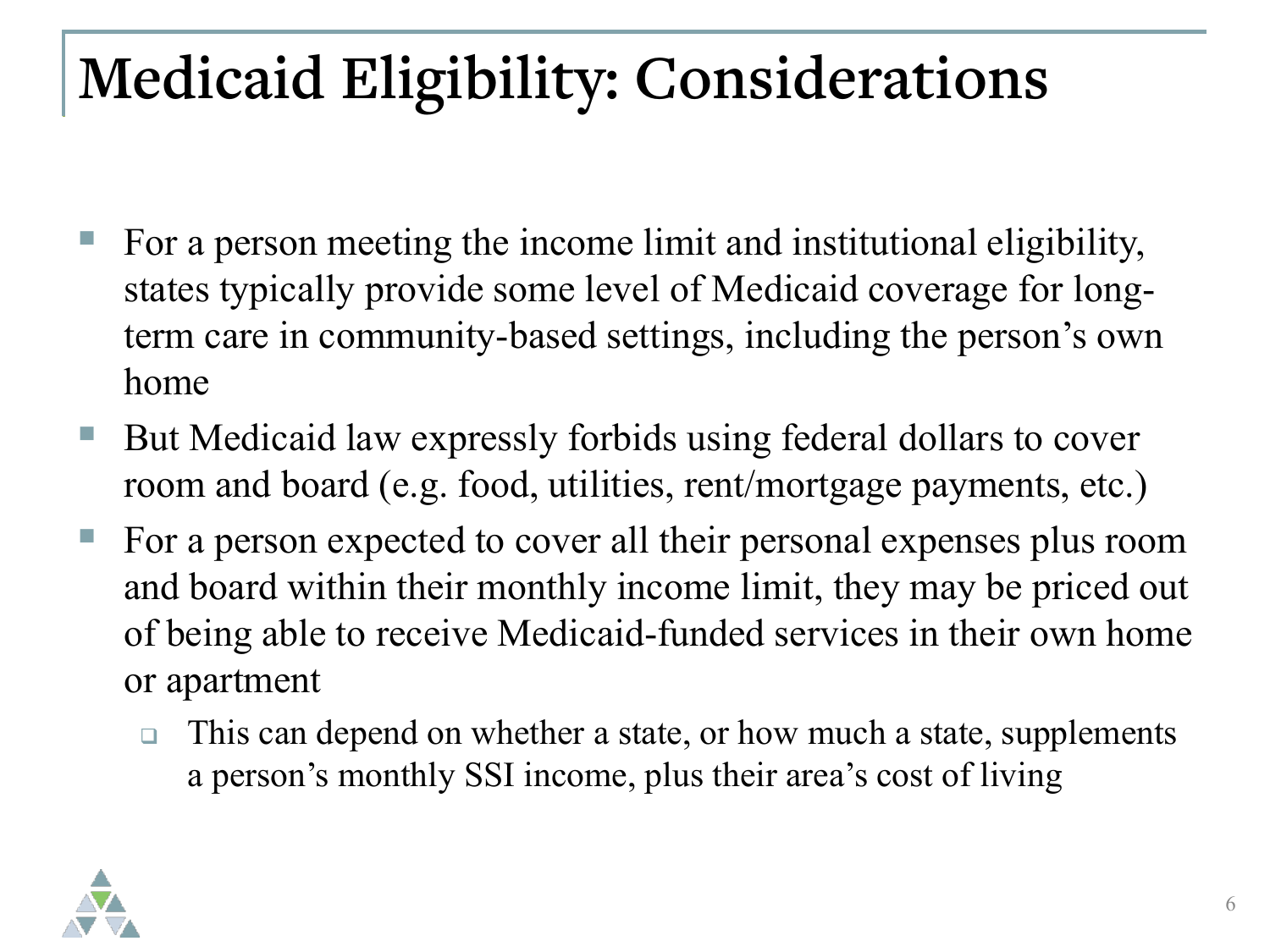#### **Illustrating the Problem: An Example**

- John is an older adult living on SSI. In John's city, renting a modest studio apartment costs \$800 a month. Renting a one-bedroom apartment costs \$1,200; a two-bedroom costs \$1,400.
- After factoring in costs of housing, John has very little left to cover food, utilities, and other expenses.
	- □ This can vary depending on any state supplemental SSI payment.
- Lack of room and board coverage makes it difficult or impossible for many people to stay at home and receive the type of care that people overwhelmingly prefer: in-home care.

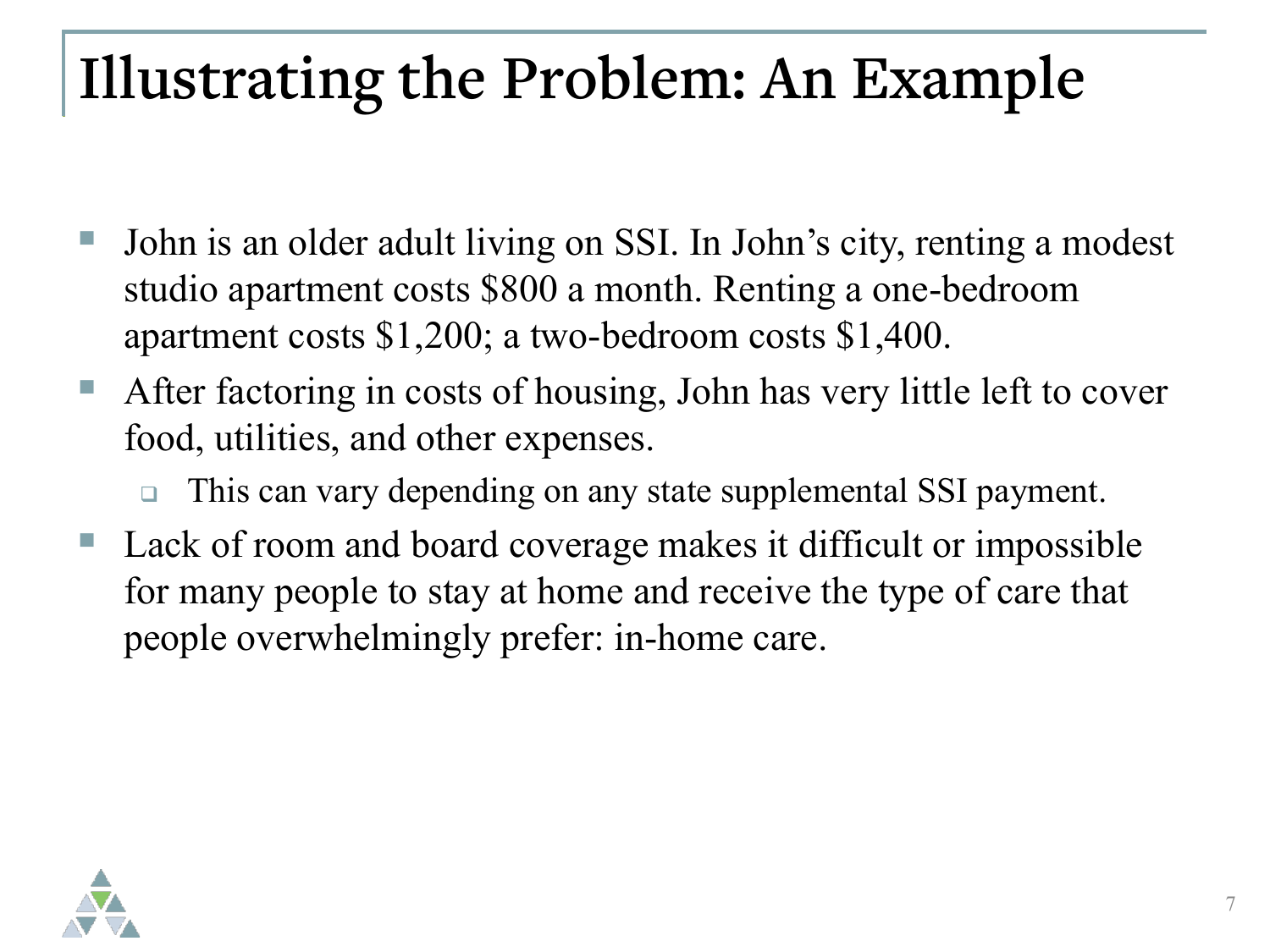#### **How Can Medicaid Offer a Solution?**

- Medicaid law makes an important exception to the room and board prohibition…
- Medicaid *will* pay for the room and board of someone who lives in the same household as the Medicaid beneficiary, provided that the person is not related to the beneficiary. (42 U.S.C. §1396n)

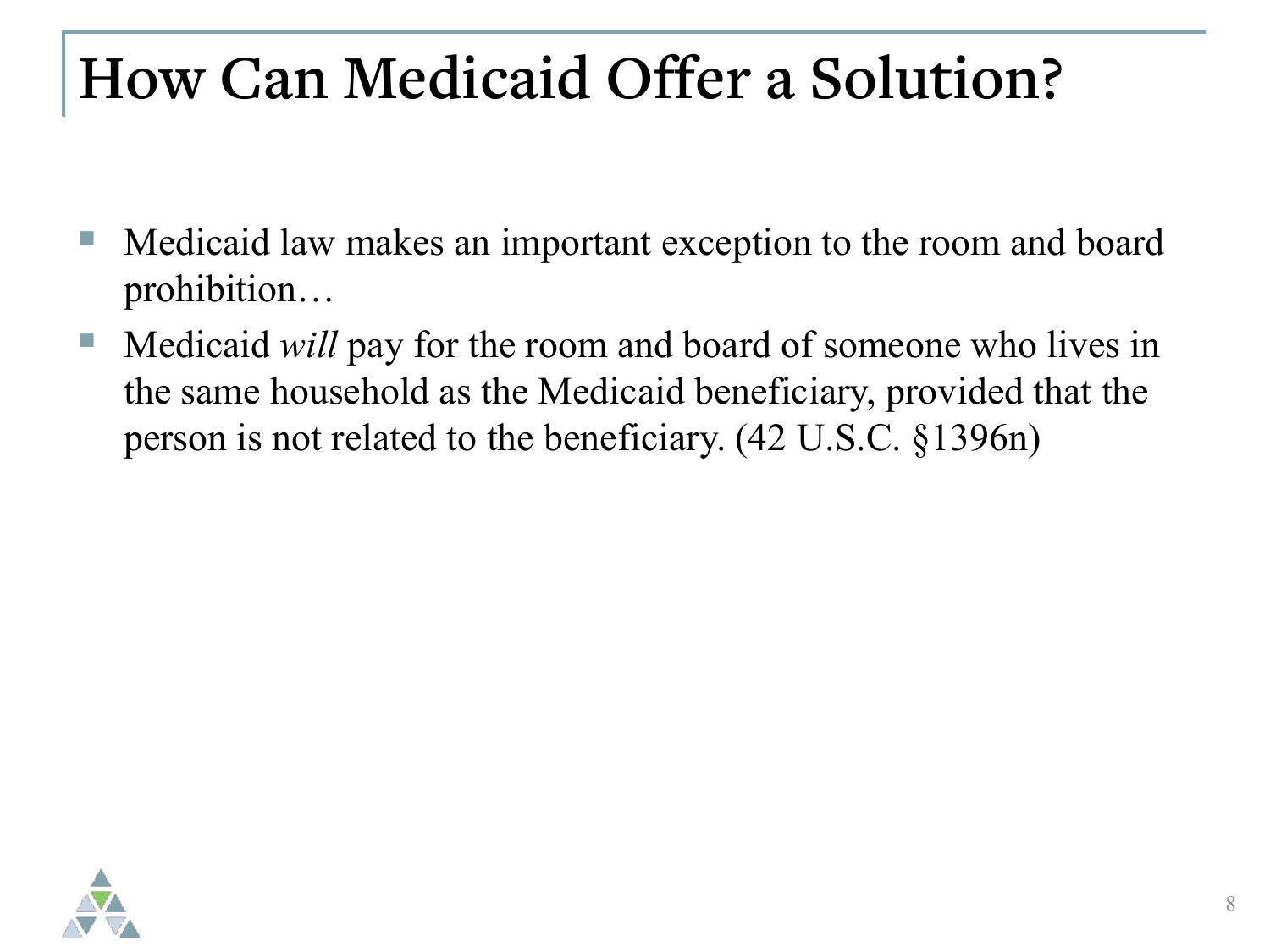#### **Federal Citation: 42 U.S. Code § 1396n**

*The Secretary may by waiver provide that a State plan… may include as "medical assistance" under such plan payment for part or all of the cost of home or community-based services (other than room and board) approved by the Secretary which are provided pursuant to a written plan of care to individuals with respect to whom there has been a determination that but for the provision of such services the individuals would require the level of care provided in a hospital or a nursing facility or intermediate care facility for the mentally retarded the cost of which could be reimbursed under the State plan.* 

*The term "room and board" shall not include an amount established under a method determined by the State to reflect the portion of costs of rent and food attributable to an unrelated personal caregiver who is residing in the same household with an individual who, but for the assistance of such caregiver, would require admission to a hospital…" (*or institution)

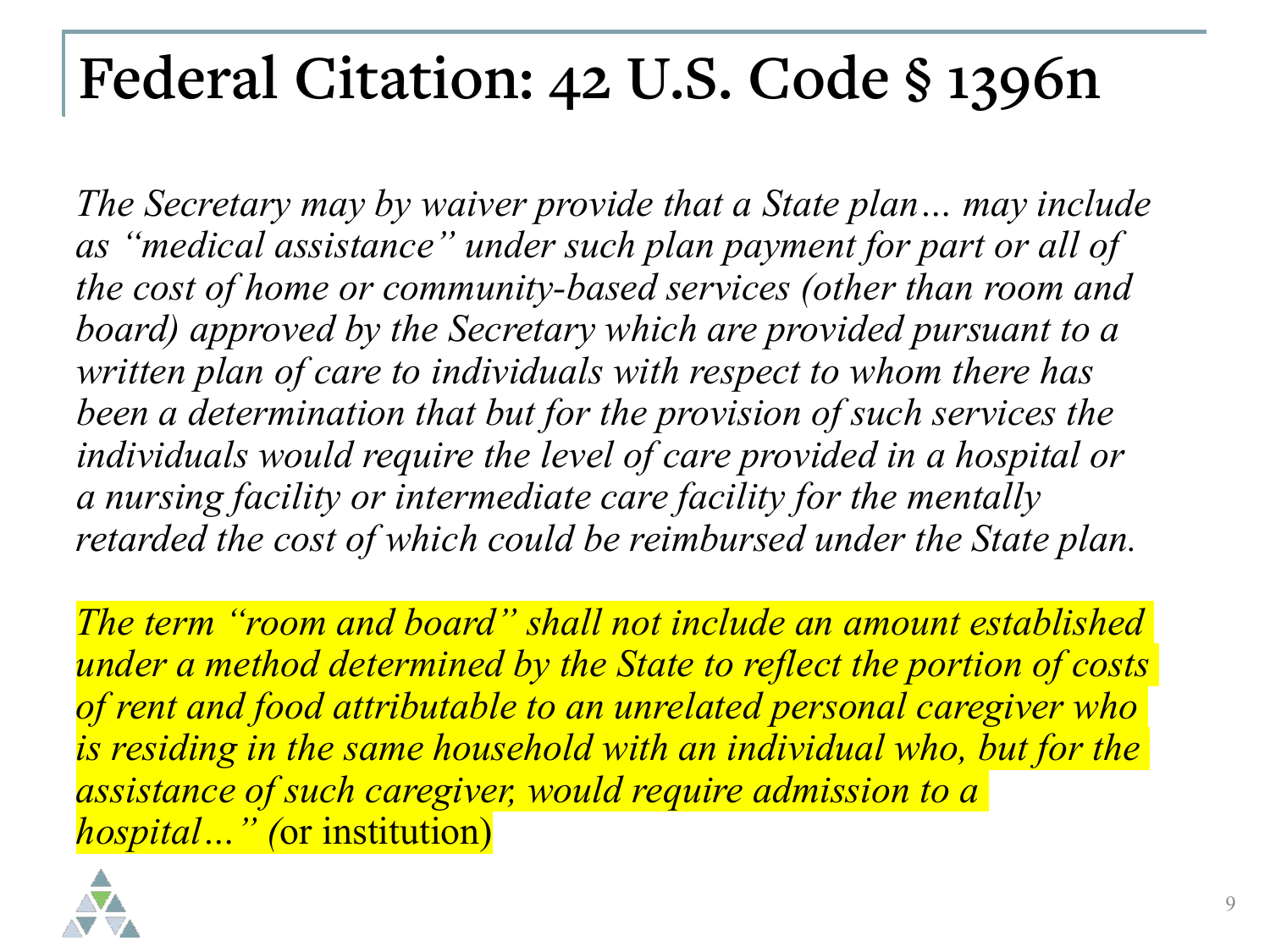# **Medicaid Rules for Covering a Caregiver's Room and Board**

- In other words, the beneficiary must meet the institutional needs test for eligibility to have a caregiver's room and board covered by Medicaid
- In its Medicaid waiver application, a state must describe:
	- □ Its method of calculating how added room and board costs for a live-in caregiver are reasonably apportioned (in Appendix I-6), and
	- $\Box$  How these costs are separately calculated in the cost of waiver services (noted in the Factor D computation of Appendix J)
- Note: Federal match cannot be claimed if the beneficiary lives in the caregiver's home, or the residence is owned or leased by the provider of Medicaid services

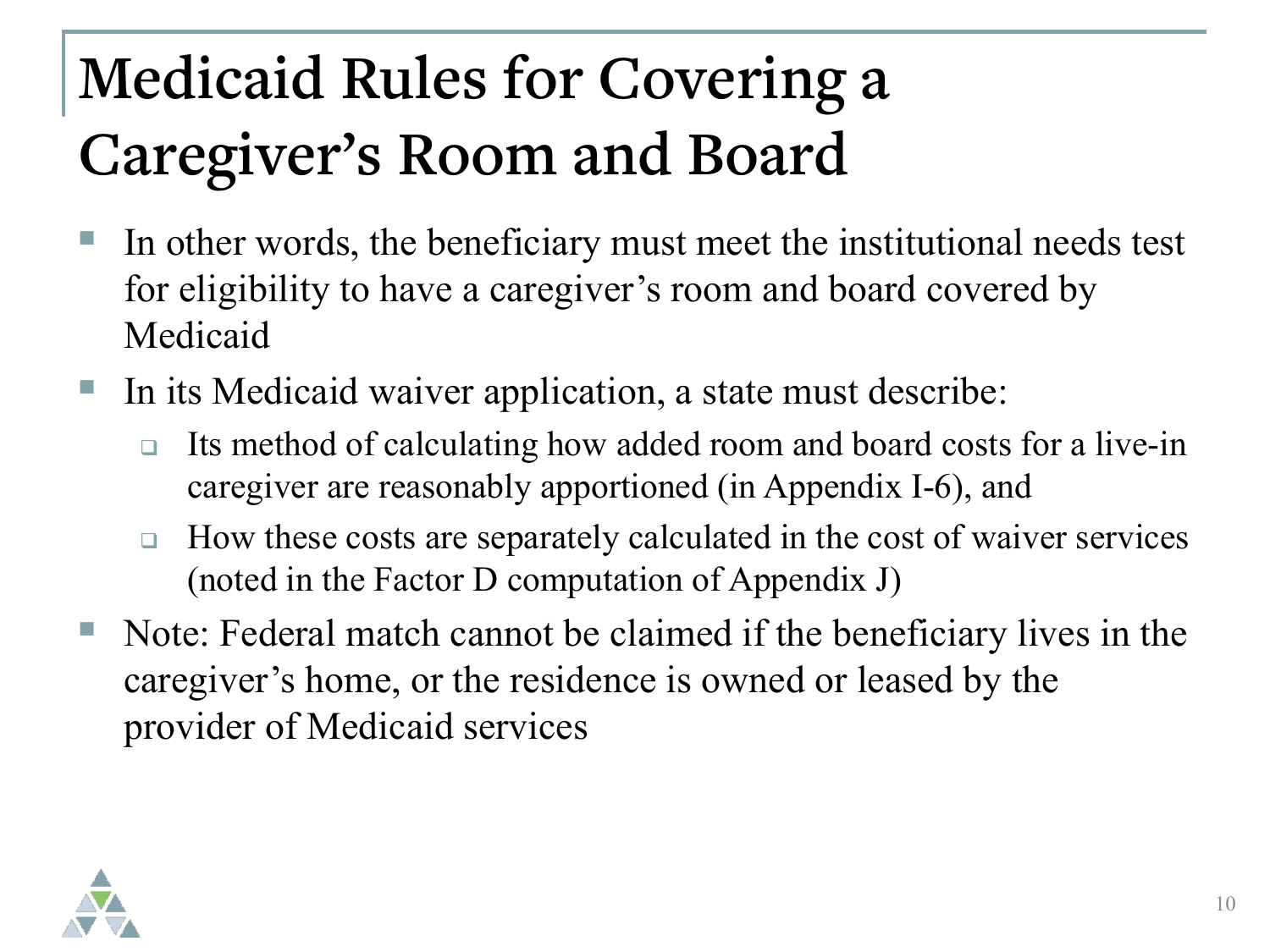# **What Opportunity Does This Create? (1 of 2)**

- Federal Medicaid coverage of the non-relative caregiver's room and board greatly expands a Medicaid beneficiary's access to housing and the rental market
	- $\Box$  The beneficiary will only have to pay one-half of the rent for the typical cost of a two-bedroom apartment in a particular rental market otherwise outside of the beneficiary's income limits
	- □ Additional costs of food, utilities, etc. can be easily calculated as a fixed amount as averaged over a period of months

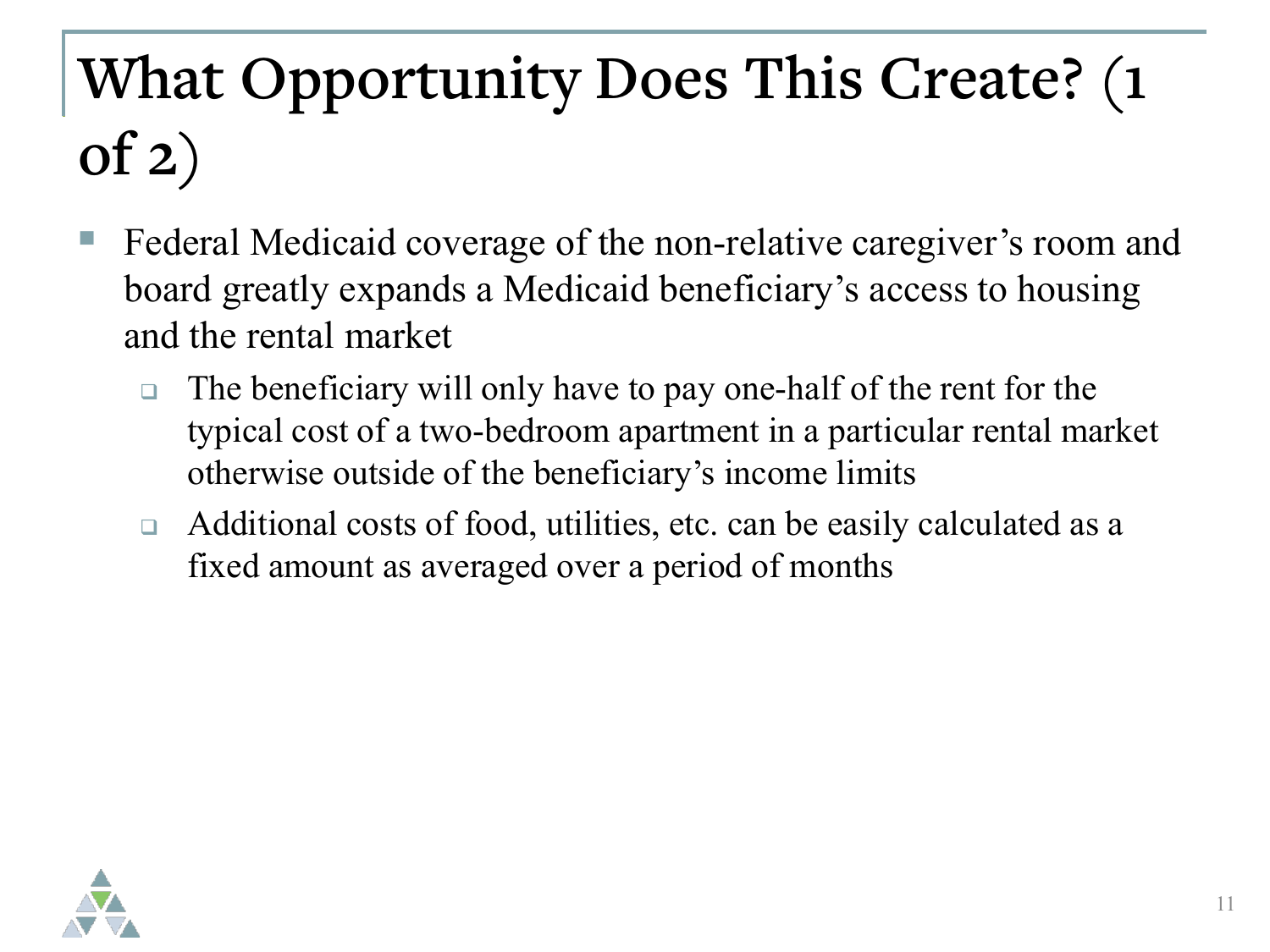# **What Opportunity Does This Create? (2 of 2)**

- In effect, the caregiver's room and board coverage acts as a rent subsidy
- In many rental markets, this is the only way a Medicaid beneficiary can afford to live at home and receive in-home services
	- *Note*: some states provide rent subsidies out of state general fund dollars to assure community housing access.
	- *Of further note:* The US Office of the Inspector General has been cracking down on states for illegally using Medicaid dollars to offset room and board costs for Medicaid recipients

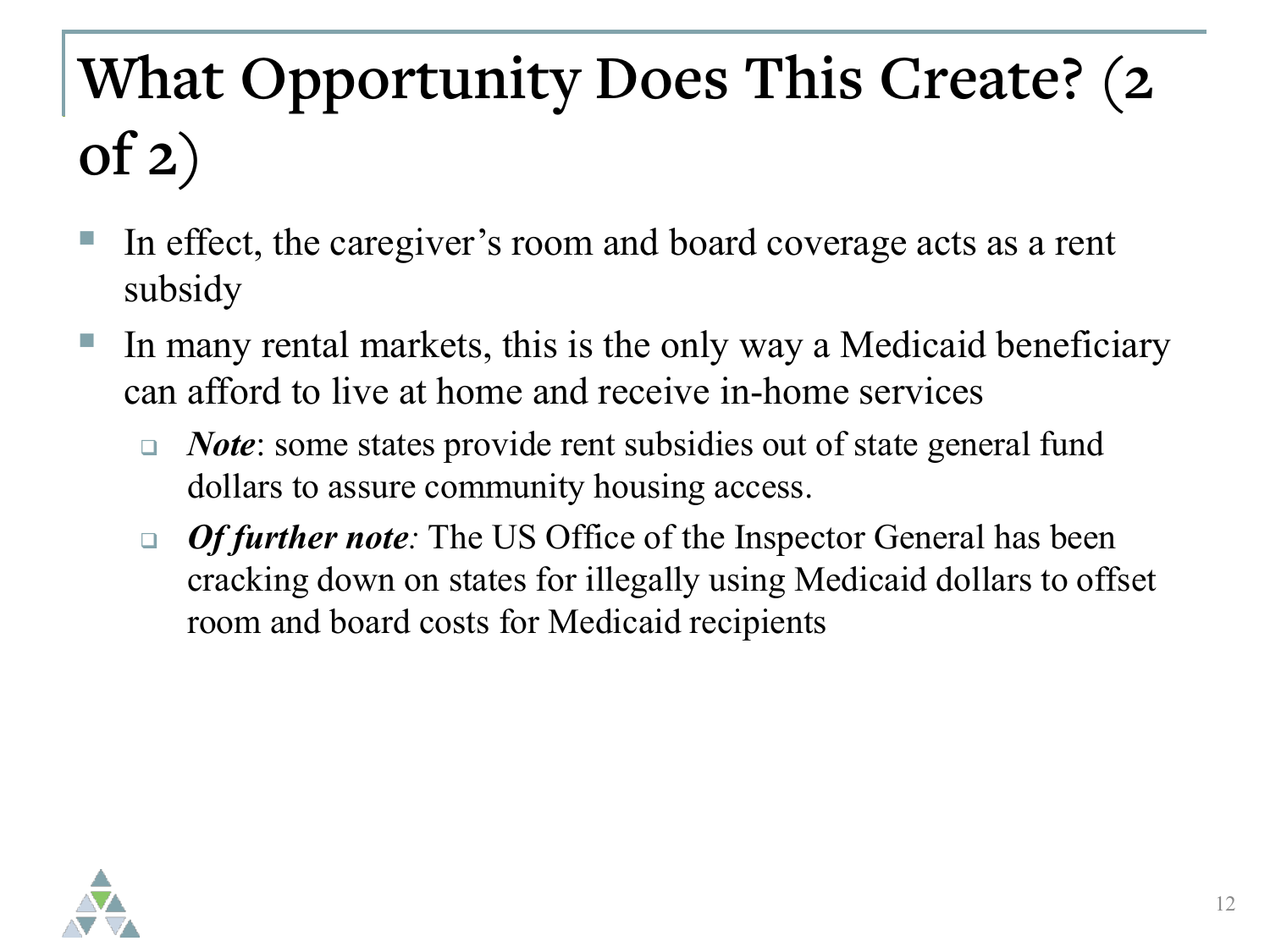## **Introducing the 3(m) Credit**

- Under section 3(m) of the Fair Labor Standards Act (FLSA), an employer can legally credit the cost of lodging provided to an employee as wages
- Because a self-directing person is an employer under the FLSA, they can offer housing to a live-in caregiver that is covered by the Medicaid program and credit that cost toward the caregiver's pay
- This credit, known as the **3(m) credit**, can be claimed if the following are met:
	- □ The free lodging is provided regularly to the employee/caregiver;
	- $\Box$  The caregiver accepts the lodging voluntarily;
	- □ Lodging in the employer's home is a condition of employment;
	- $\Box$  The employee is not forced to leave their existing home just to be on call for the employer.

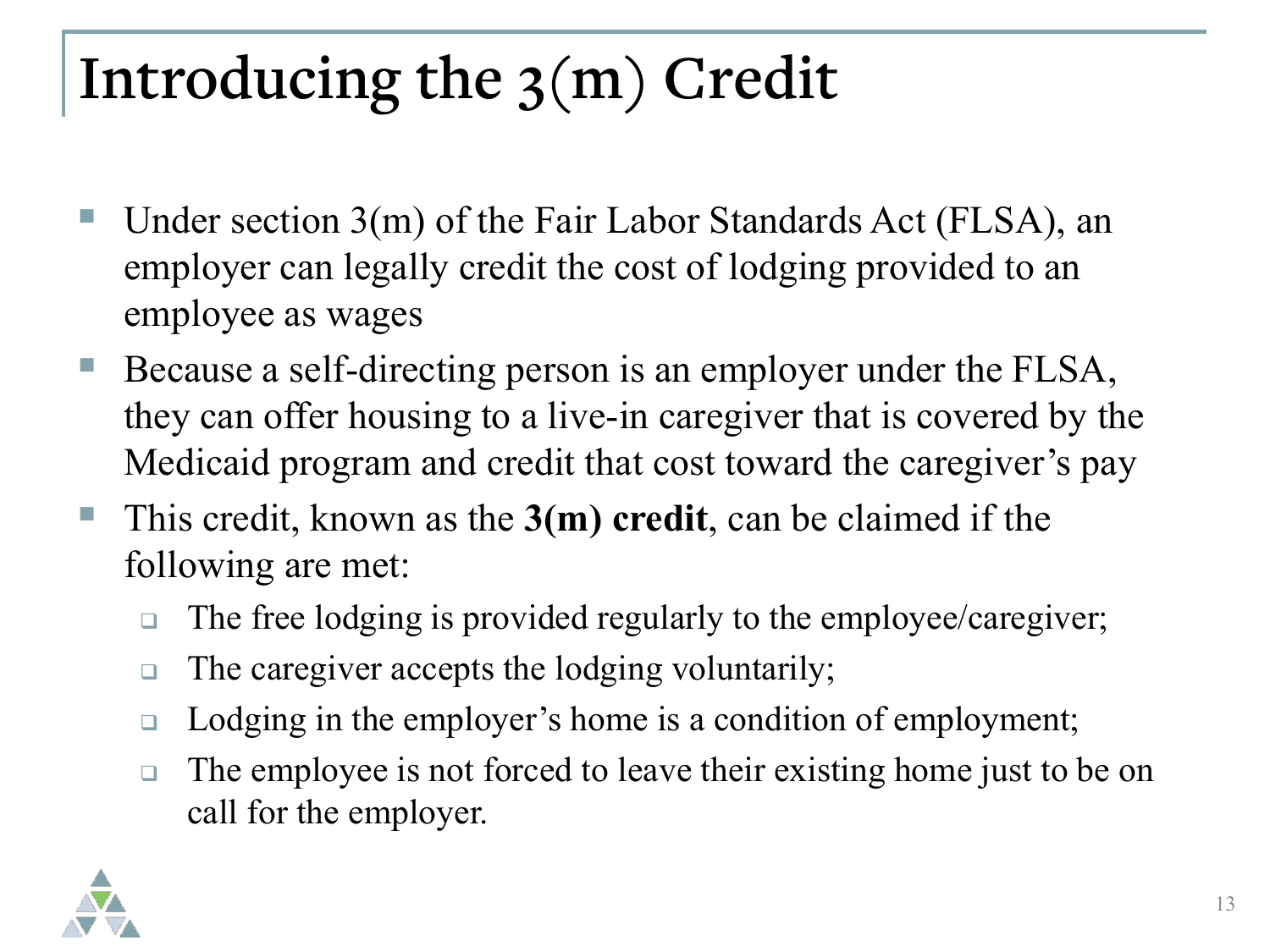#### **What Outcomes Does This Create?**

- Using the 3(m) credit, the cost of housing can be credited toward the caregiver's pay, creating the following cost-neutral outcomes:
	- $\Box$  The beneficiary can afford to live at home
	- □ The caregiver has free housing
	- □ Covering the caregiver's cost of housing can be cost-neutral for states/MCOs via the 3(m) credit

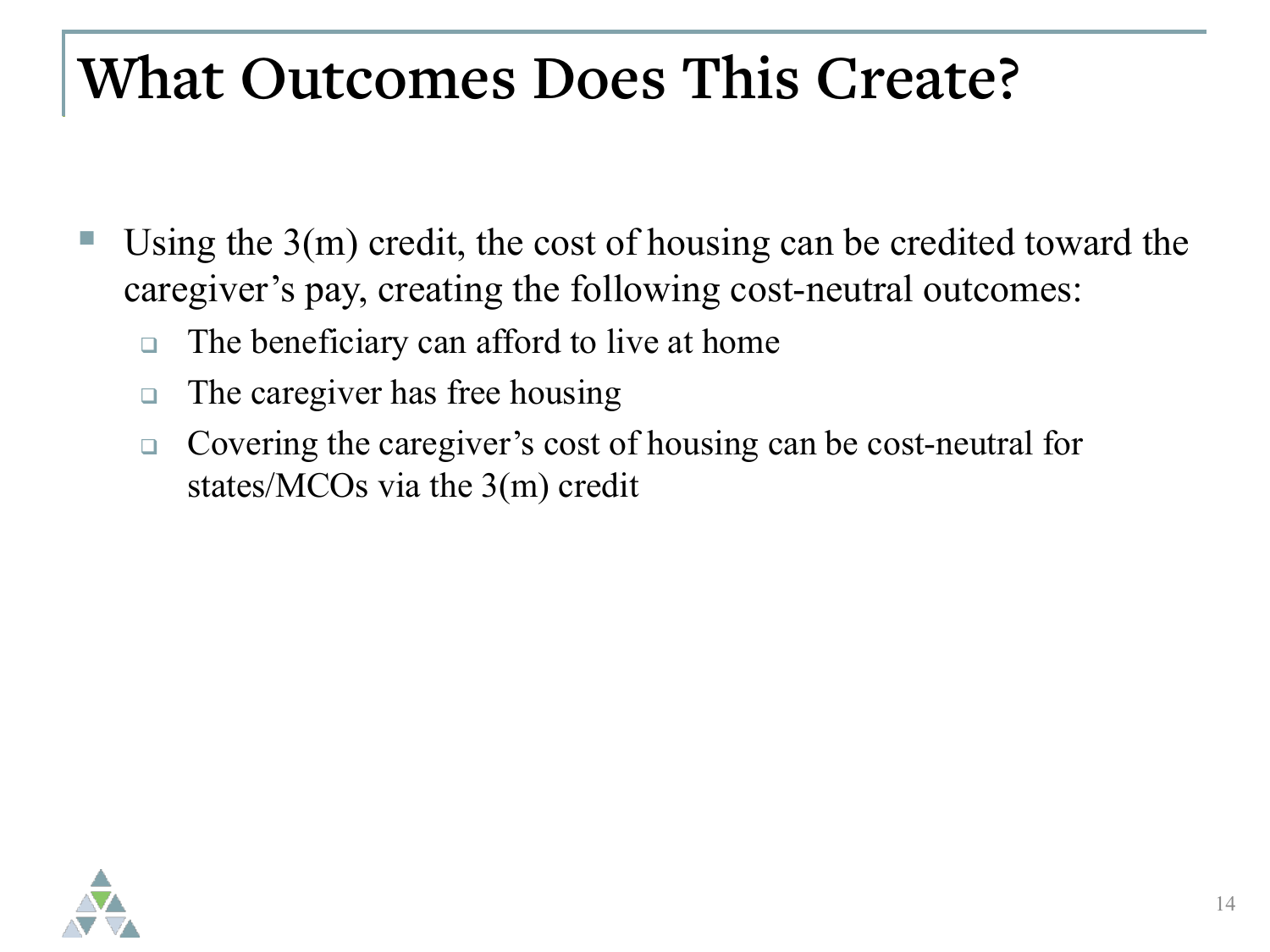## **3(m) Credit Requirements**

- The free lodging to the live-in caregiver must be adequate, e.g. they have their own bedroom, can leave their belongings there, they have access to the kitchen and bathroom and general living areas, etc.
- The 3(m) credit cannot exceed the reasonable cost or fair value of the portion of the housing costs attributable to the live-in caregiver The cost of utilities can also be apportioned, e.g., as an average derived over multiple months.
- And most important for a Medicaid beneficiary/employer, the source of funds the employer uses to pay for the free housing to the inhome caregiver is not relevant
	- □ Medicaid can cover these costs, as described earlier, and this arrangement is [explicitly approved by the Dept. of Labor.](https://www.dol.gov/agencies/whd/direct-care/credit-wages/faq#11)

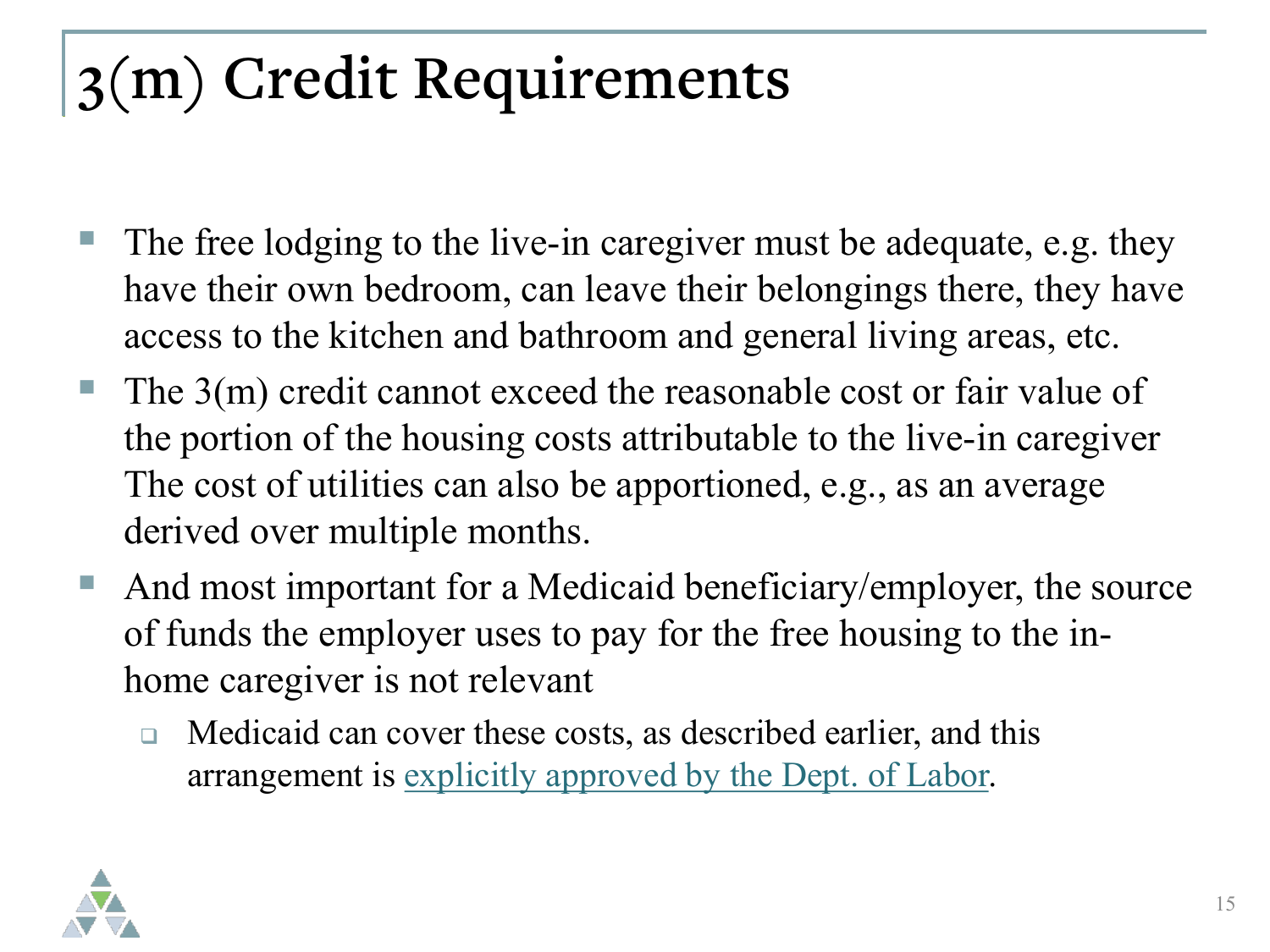## **Example: Putting It All Together**



Jane is a 62-year-old woman who uses a wheelchair. SSI is her main source of income. Jane wants to live in her own place, but housing in her area is getting more and more expensive.



Jane is on a waitlist for subsidized housing, but it takes years for an accessible unit to open up.



Mary is Jane's longtime friend who has supported her informally in the past. Mary is also having a hard time affording the rising cost of housing. Jane trusts Mary and enjoys her company. Jane and Mary discuss the advantages of moving in together, and agree it sounds like a plan.

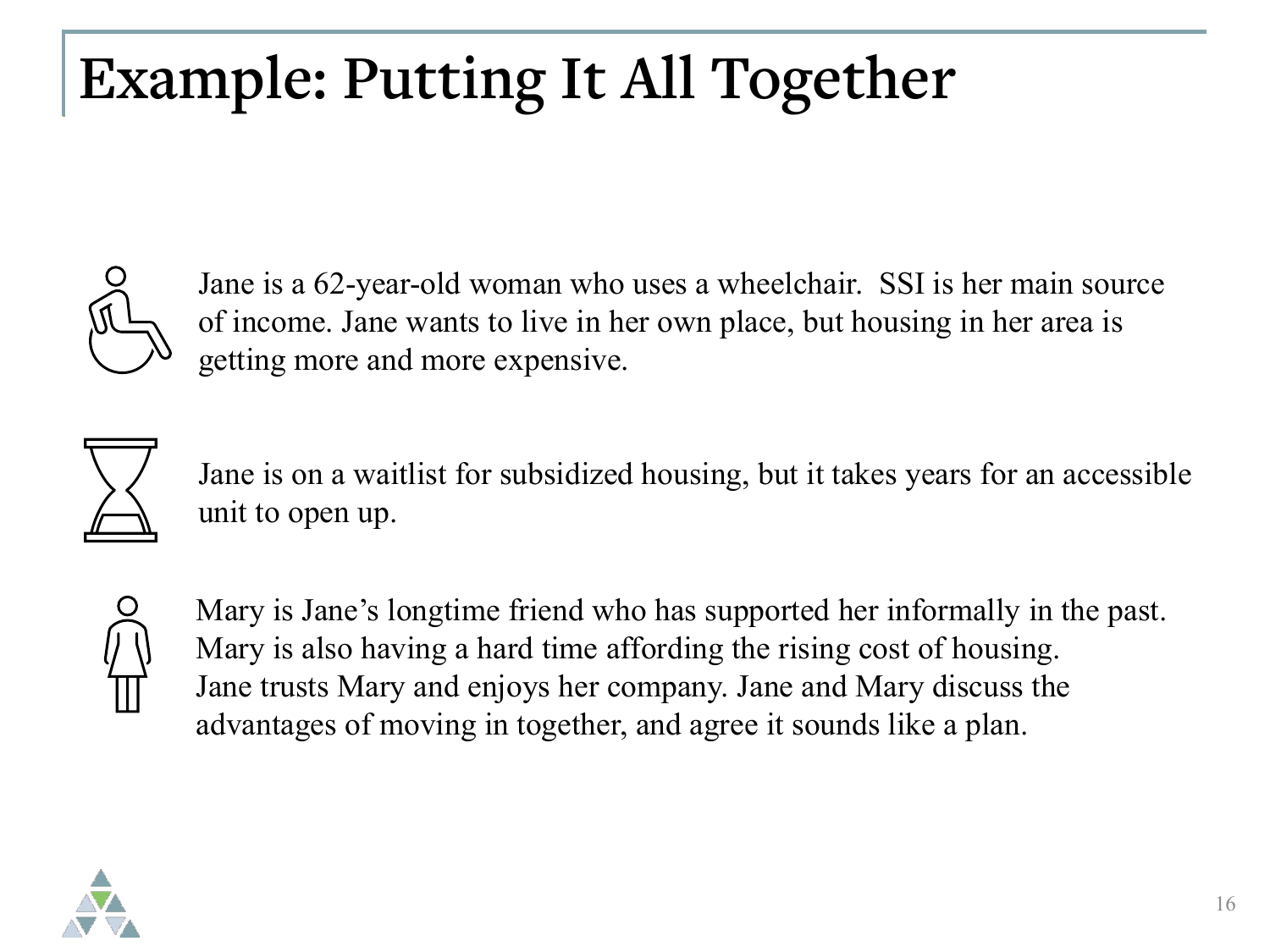## **Example: Putting It All Together**



Together, Jane and Mary sign a lease for an accessible two-bedroom unit that costs \$1,400 per month.

Jane enrolls as an employer in self-direction and hires Mary as a caregiver. Mary provides intermittent support, mostly during nighttime, when Jane's primary caregiver is not available.



Mary's portion of the rent, \$700, is included in Jane's monthly self-directed budget. Each month, Jane's FMS pays \$700 to the housing management company as they would any other invoice. Mary's wages for supporting John are legally deducted by \$700 each month, using the 3(m) credit.

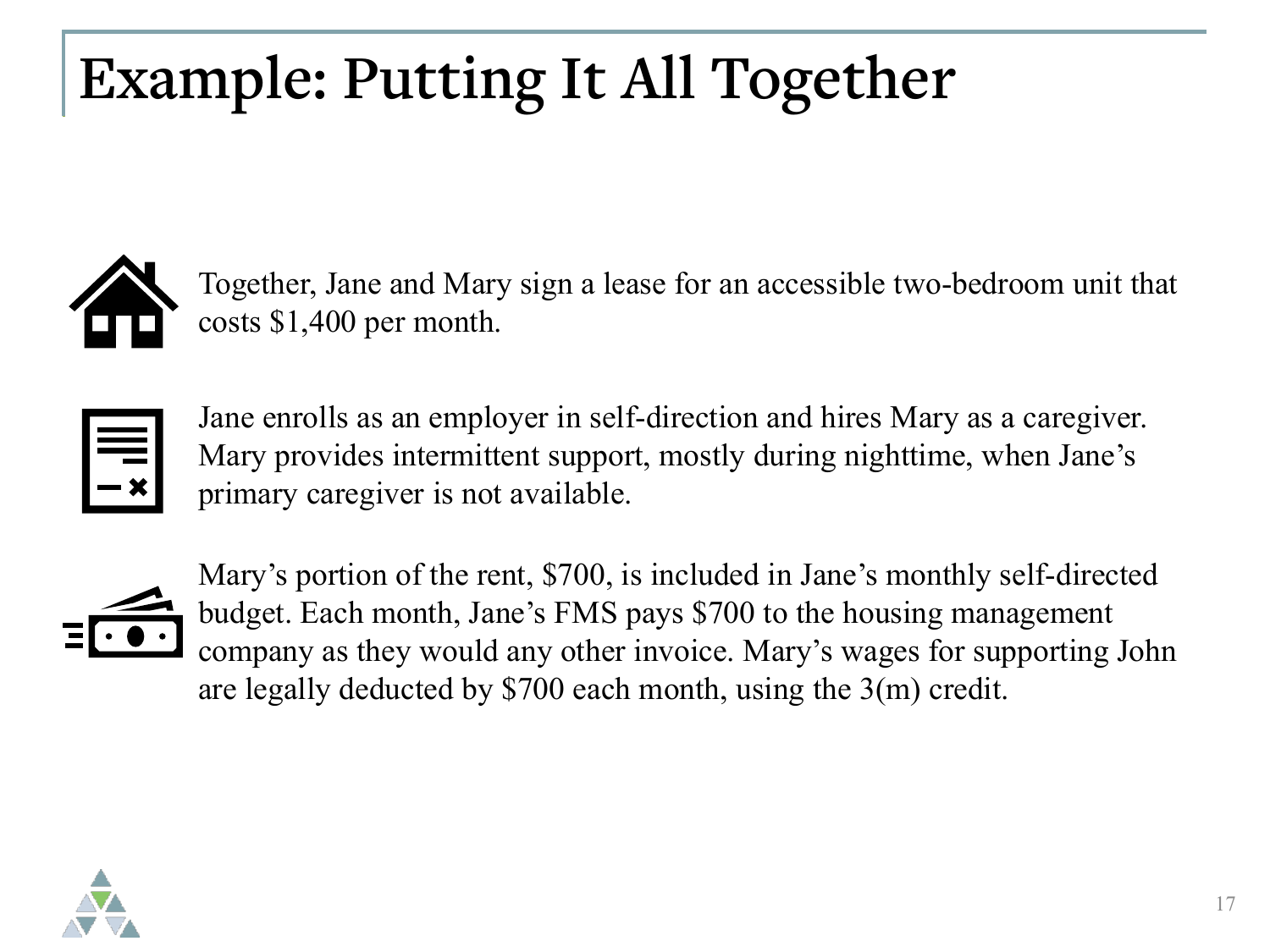#### **Outcomes for John and Mary**

- Through a combination of Medicaid live-in caregiver rules and the 3(m) credit, John now has access to housing in the community
- Mary receives free housing as a benefit of supporting John on a parttime basis during times of day when it is especially difficult to hire a caregiver
	- □ Mary can also provide backup coverage to John if his primary caregiver is not available
- This outcome was achievable *without added cost for the Medicaid program*, because the cost of Mary's room and board is deducted from what she would otherwise have been paid as wages, via 3(m)

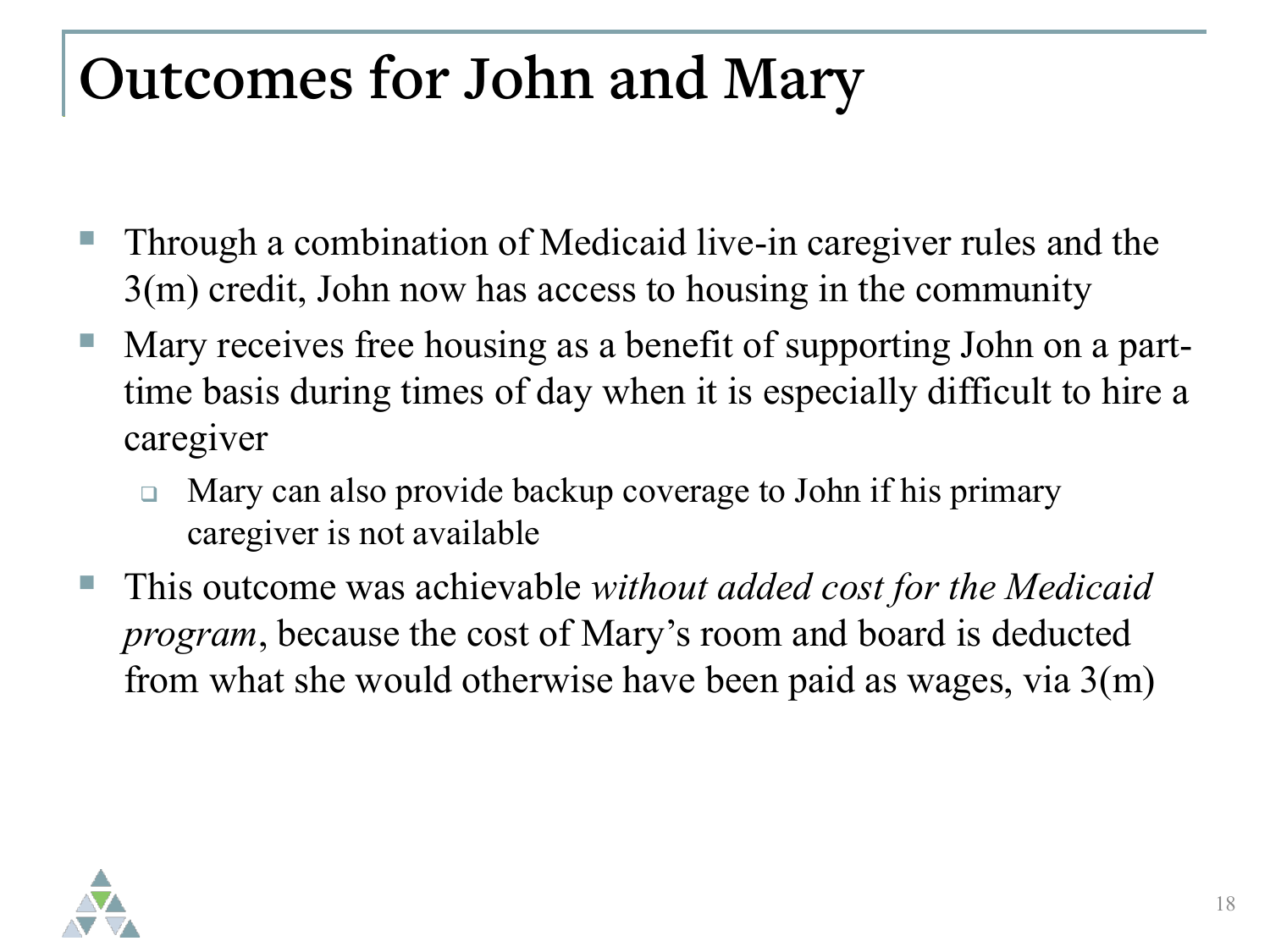#### **How is the 3(m) Credit Calculated?**

- Calculating the hourly rate takes the value of the lodging (plus any other cash wages) divided by the hours worked in a given week
- The credit goes to meeting the employer's minimum wage obligation and is also included in determining the worker's regular rate of pay for calculating any overtime compensation due
- The 3(m) credit can stand alone as meeting an employer's obligation to pay employees as long as the minimum wage obligation is met and time-and-a-half payment for overtime is not due

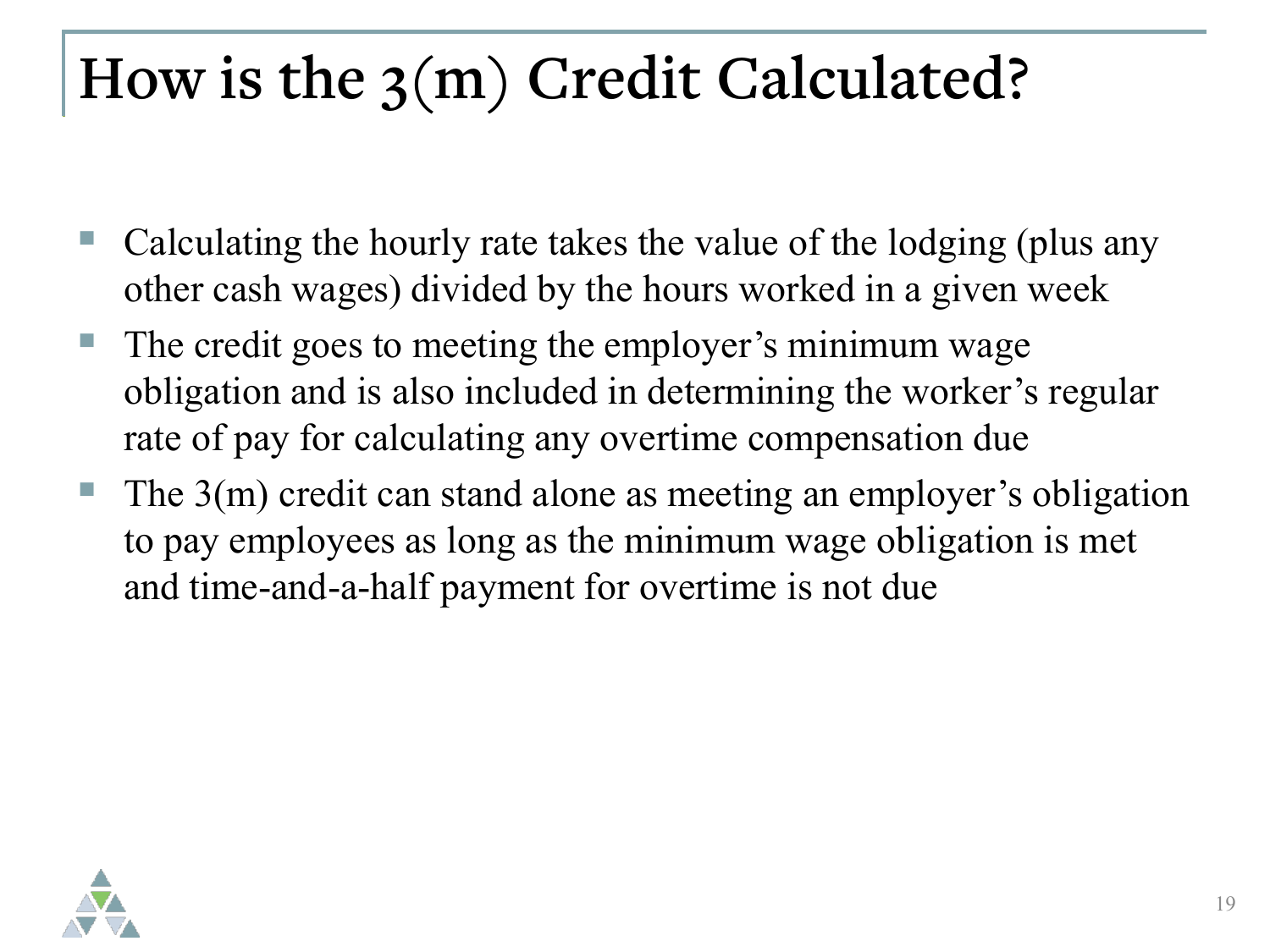## **Calculating the 3(m) Benefit**

- If the 3(m) credit equals \$225.00 a week, the live-in employee might be expected to work 31 hours in that week meeting a \$7.25/hr federal minimum wage calculation.
- At a higher wage calculation, the number of hours to be worked would be reduced to a level where overtime obligations do not kick in.

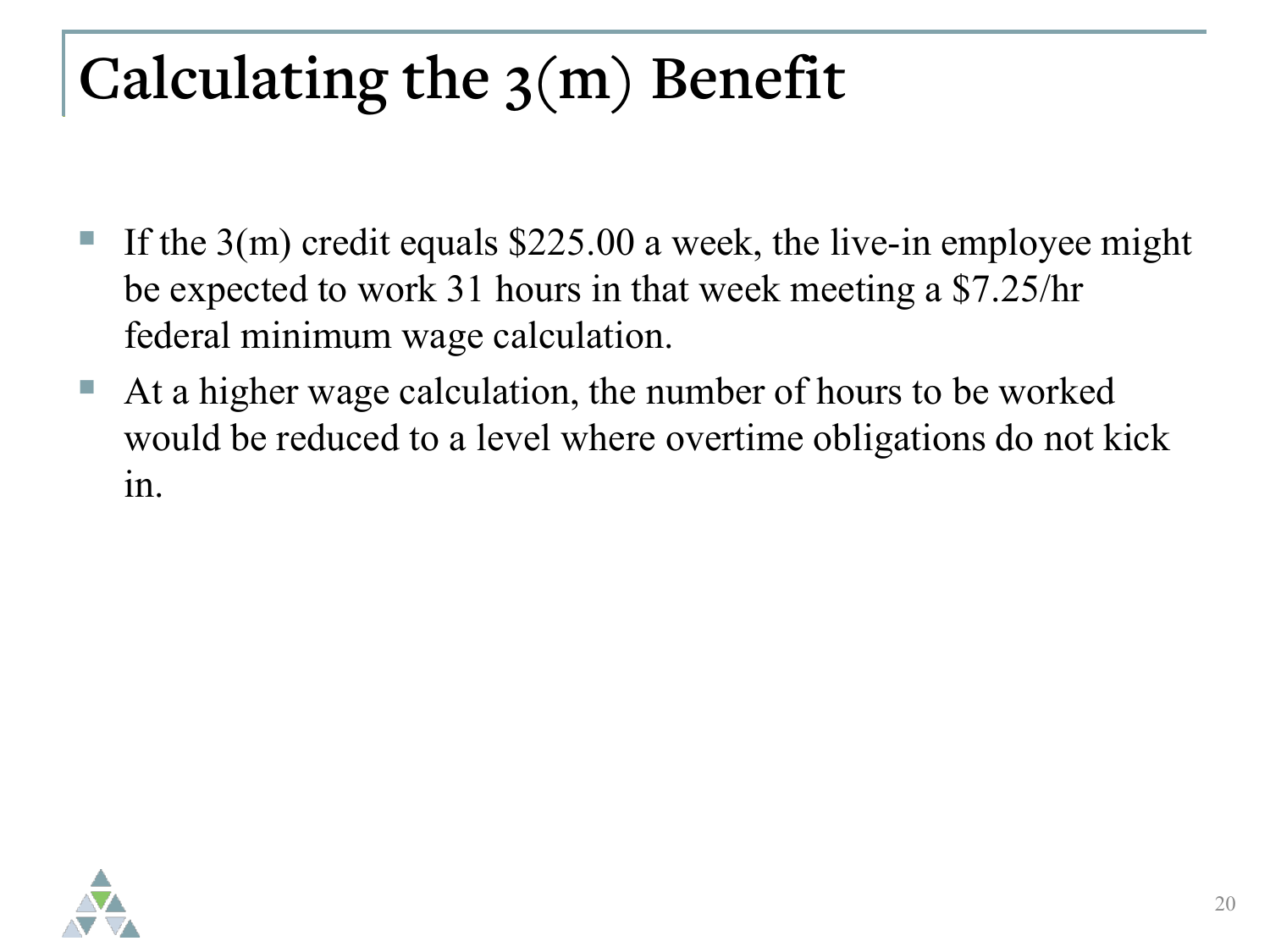## **Calculating the 3(m) Benefit**

- Again, the 3(m) credit may be the sole payment if it covers the employer's minimum wage obligation.
- In situations where there is a joint employer (e.g., an Agency with Choice FMS is involved as a co-employer along with the Medicaid recipient), the 3(m) credit may be used for their joint wage obligation.
- 3(m) credits may not be allowable if the employee is covered under a Collective Bargaining Agreement (depends on written provisions of the CBA).

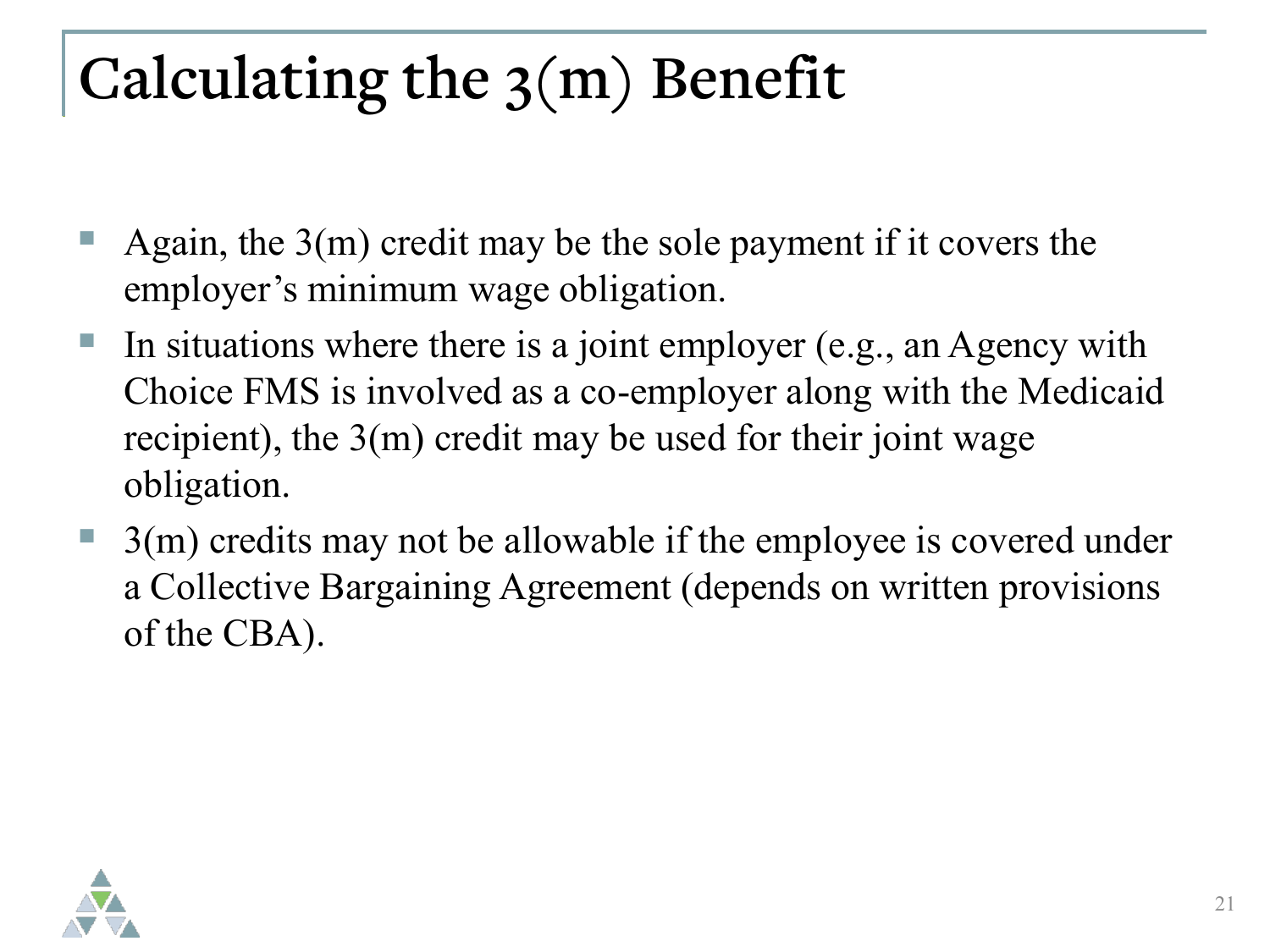## **Recordkeeping Requirements**

- To comply with both Medicaid and labor laws, careful recordkeeping is critical.
- A written agreement of the arrangement between the Medicaid beneficiary and the live-in caregiver should be on file and signed by both parties.
- Careful records should be kept of the apportioned cost of the lodging utilities attributed to the live-in caregiver, since these costs are used to offset wages for hours worked.
- The average monthly costs of food attributed to the live-in caregiver can be added to the costs of lodging for Medicaid reimbursement.
- The state has its own obligation to describe the method of calculation how this part of the Medicaid rate is determined and how it is paid.

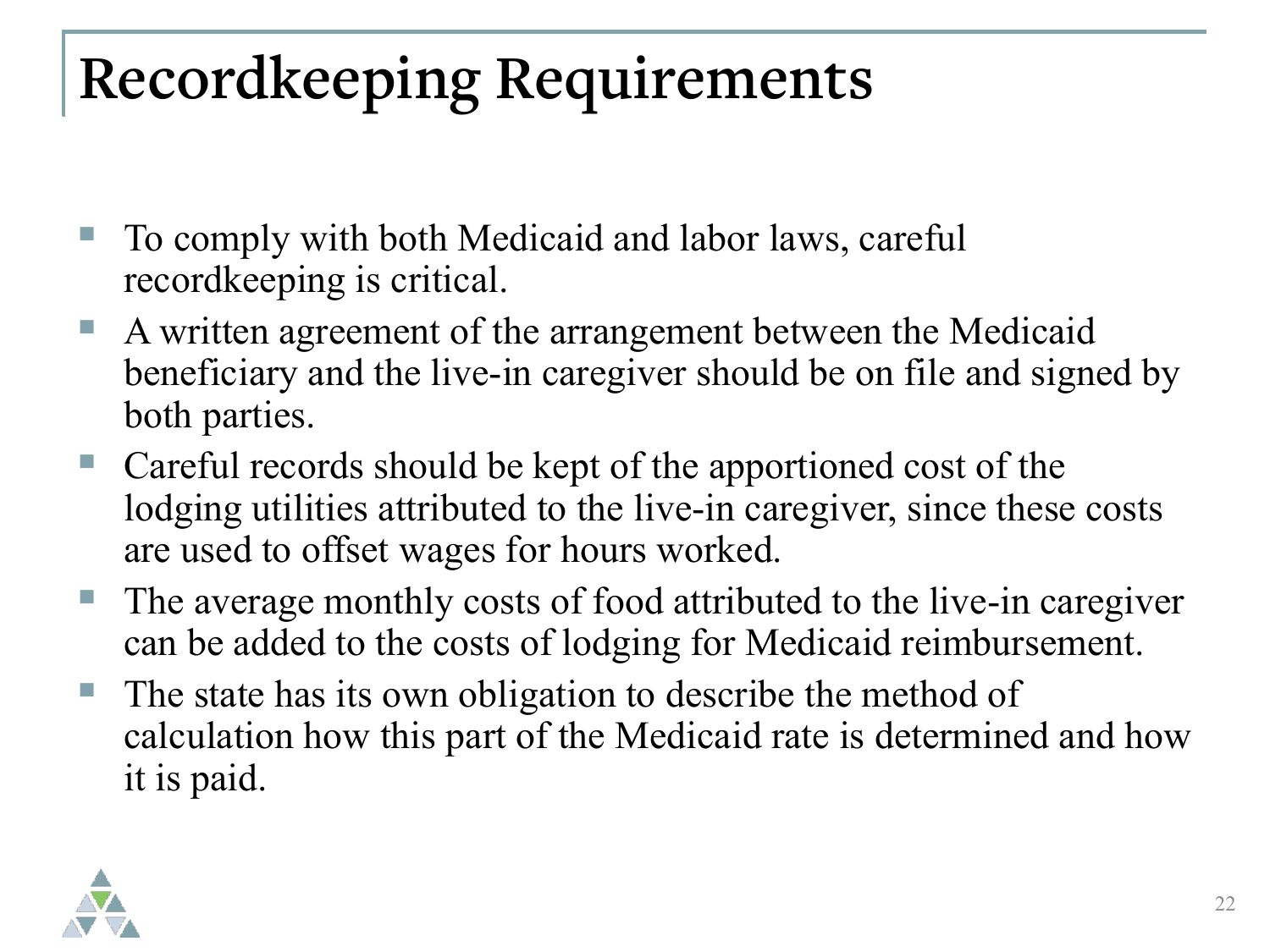## **Summing Up: Using Medicaid Live-In Rules and 3(m) in Tandem (1 of 3)**

- First, Medicaid payment for room and board of a live-in caregiver functions as a rent subsidy, which will greatly increase access of Medicaid beneficiaries to increasingly expensive rental markets.
	- This increases beneficiaries' access to support in their own homes.
- For many home care workers, access to affordable housing is difficult at typical earnings levels. For those workers willing to live in-home with a beneficiary, this can be a great benefit for the workers themselves.
	- In addition, under IRS rules (Reg. Sec. 1.119-1) the employee (worker) can exclude from gross income the value of employer-provided lodging and meals.

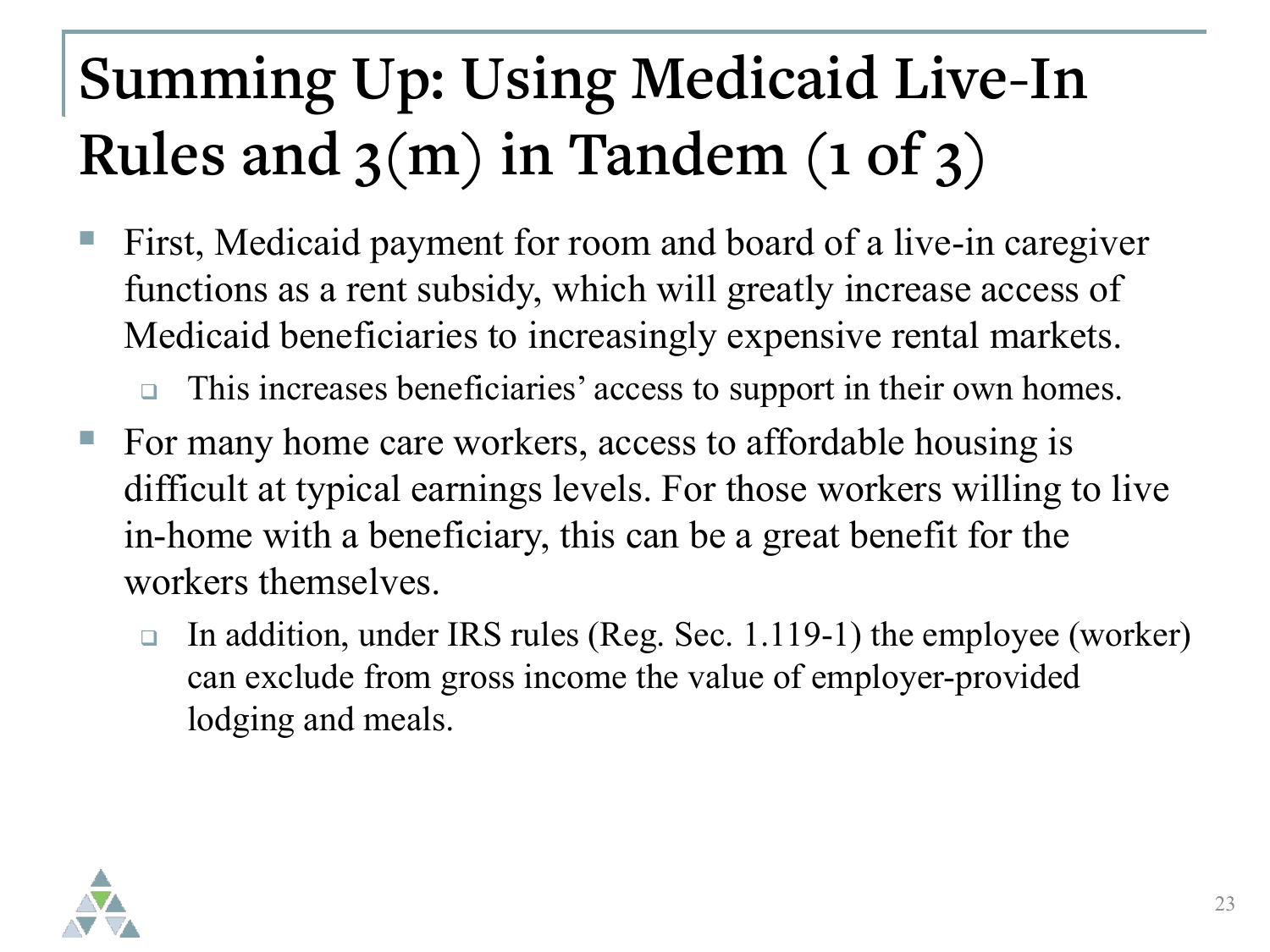## **Summing Up: Using Medicaid Live-In Rules and 3(m) in Tandem (2 of 3)**

- The 3(m) credit can also offset wage obligations for a worker who needs to be in proximity in case the beneficiary needs support
	- □ DOL calls this time being "engaged to wait" where the worker must be compensated since they are not free to leave or use personal time away from the beneficiary
- For beneficiaries who need many hours of support that may approach 24/7 in nature, the live-in caregiver (compensated by way of 3(m)) can provide a base of support on which additional hours of support can be built either by paying overtime to the worker or bring in additional workers throughout the day

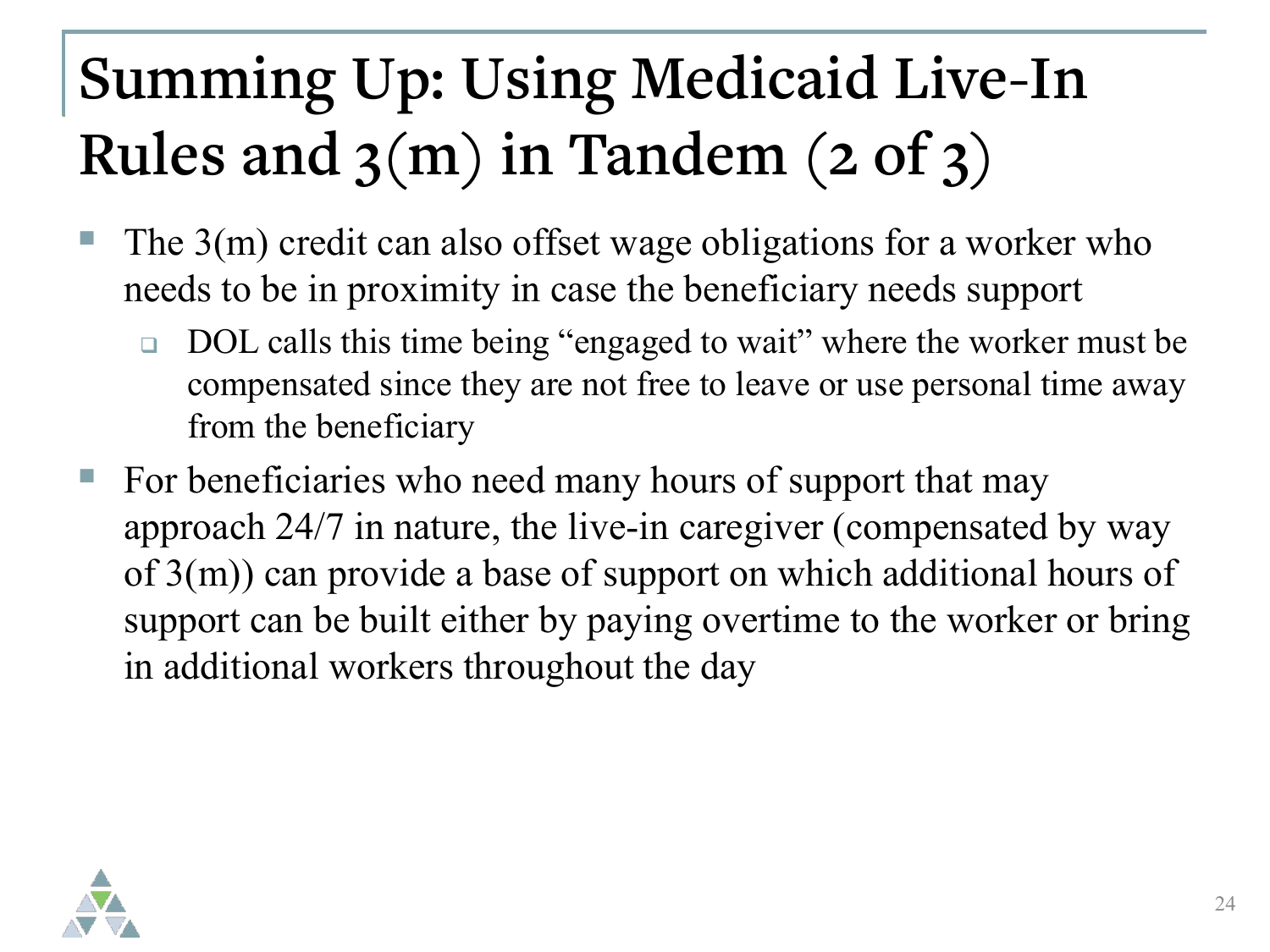# **Summing Up: Using Medicaid Live-In Rules and 3(m) in Tandem (3 of 3)**

- For the beneficiary needing close to or 24/7 support, the live-in worker can provide critical night time support
	- □ DOL rules on sleep time must be followed. Sleep time does not need to be compensated unless there are interruptions during the night when the beneficiary needs assistance or when the worker cannot get 5 hours of uninterrupted sleep, in which case the whole night must be compensated.
- And for the beneficiary who is simply afraid to be alone at night, the live-in arrangement may be ideal

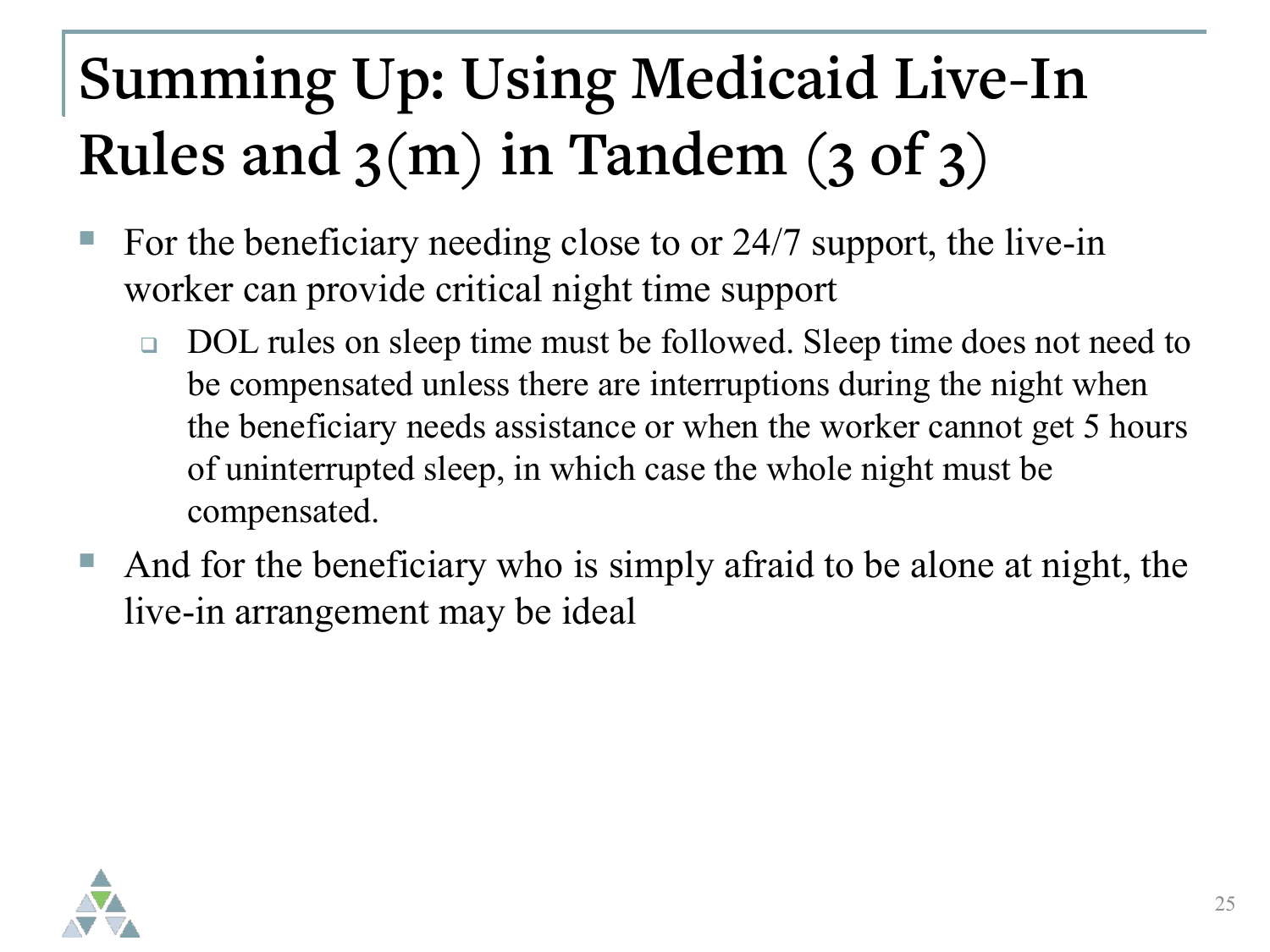**Difficulty of Care Payments and Their Tax Advantages for Live-in Caregivers**

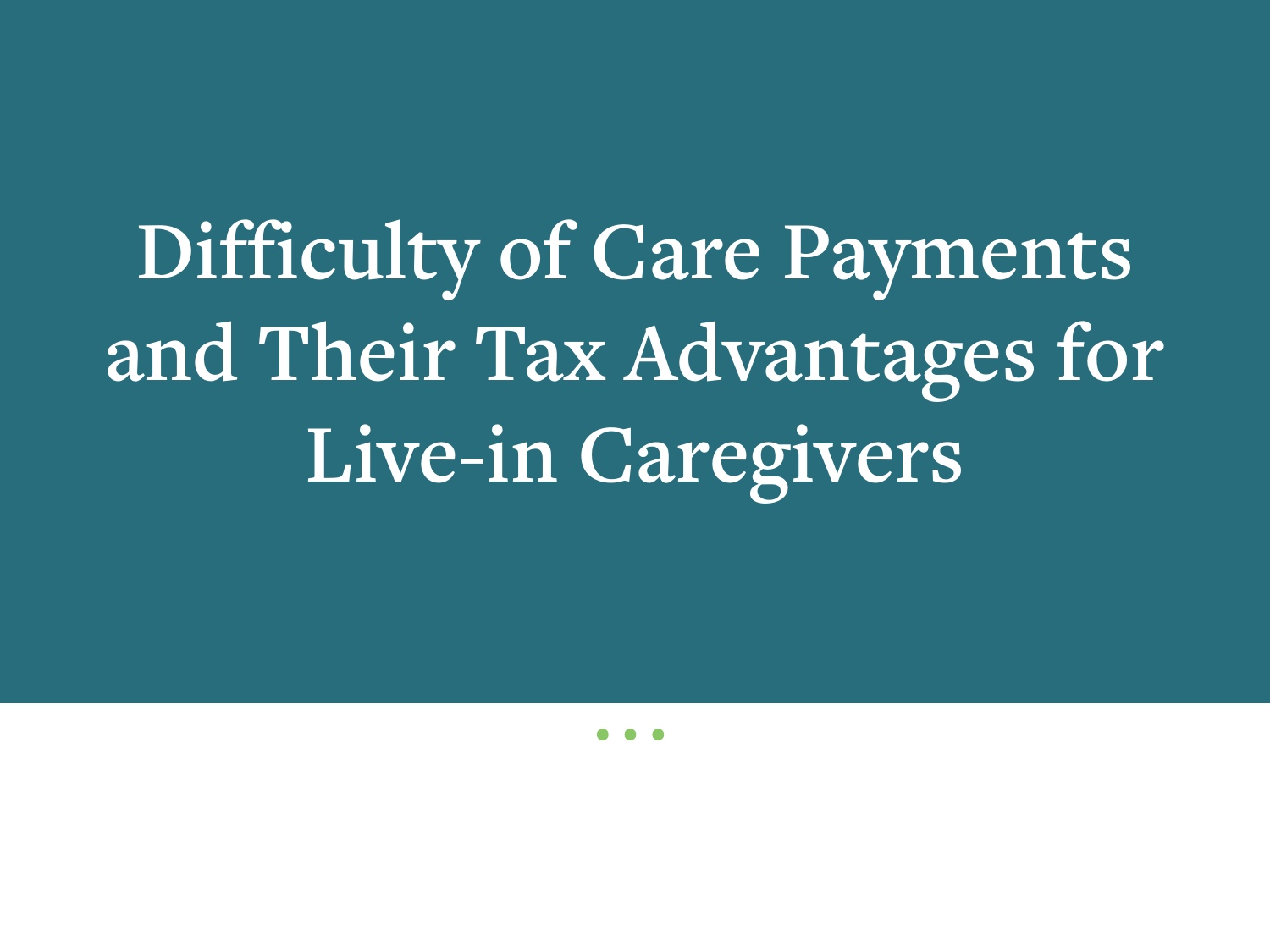## **Difficulty of Care Payments (1 of 2)**

- An additional benefit of a Medicaid-funded live-in caregiver is access to a tax benefit known as "difficulty of care".
	- In many, if not most cases, difficulty of care may be a more flexible and easier to administer methodology than 3(m)
- In IRS Notice 2014-7 states that payments made to people who live full-time for supporting a Medicaid waiver recipient are "difficulty of care payments"—not wages.
	- □ Difficulty of care payments are excludable from federal income, and are *not* subject to Federal Income Tax.
- Unlike the Medicaid authority to pay room and board for the caregiver, the difficulty of care payment can be used by family caregivers and can take place in the home of either the caregiver or the beneficiary.

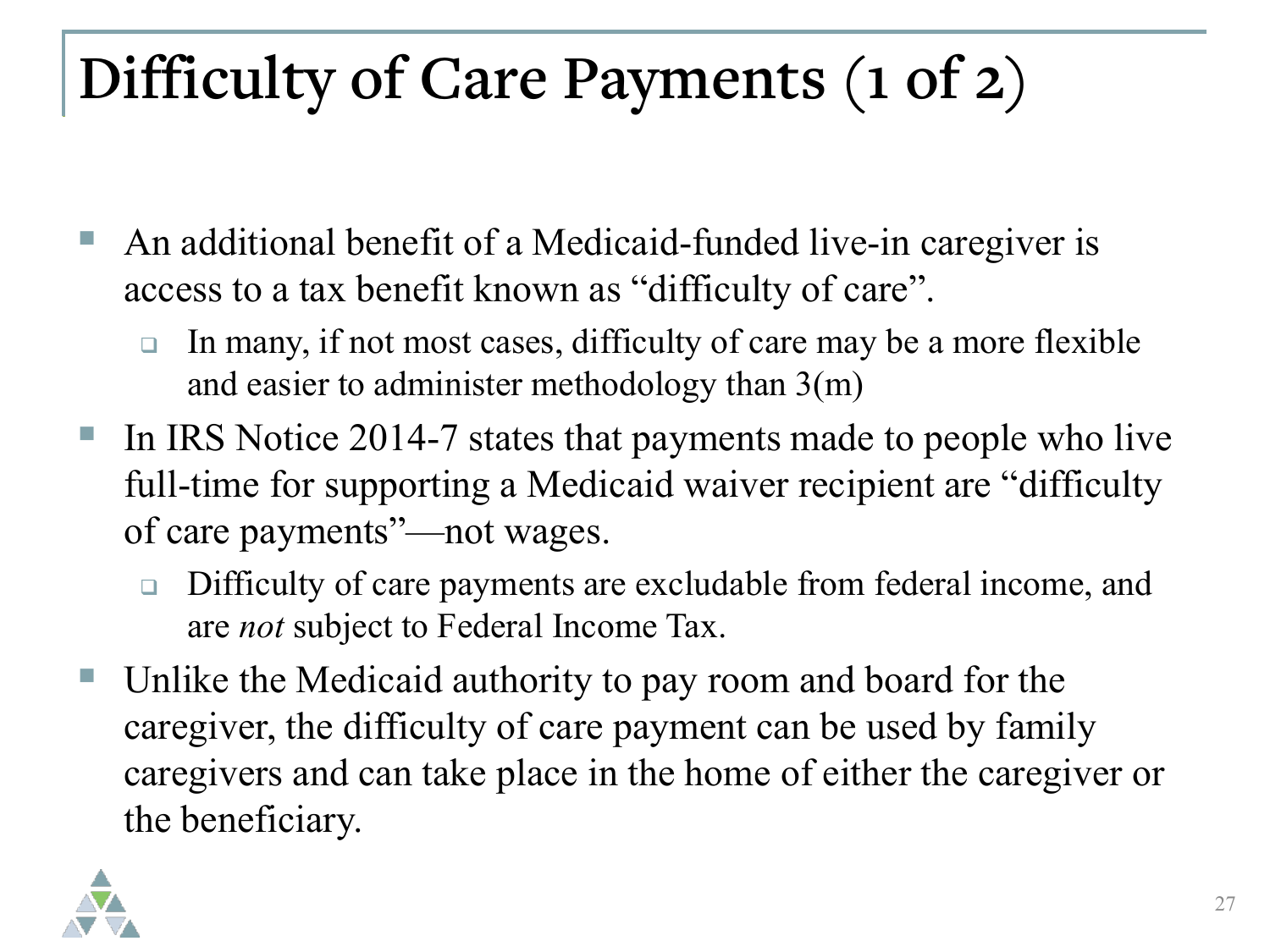#### **Difficulty of Care Payments (2 of 2)**

- Like the Medicaid authority to pay room and board for the caregiver, but without its restrictions, the difficulty of care methodology can be used to recruit live-in caregivers and match them with interested Medicaid beneficiaries.
- Caregivers whose pay is not subject to income tax can pay their portion of room and board, which in effect can act as a rent subsidy for the beneficiary, plus the caregiver benefits from affordable housing.
- **Note:** The difficulty of care exclusion applies only in 1915(c) waiver programs, unless a state has obtained a Private Letter Ruling to use it for Medicaid non-waiver programs.

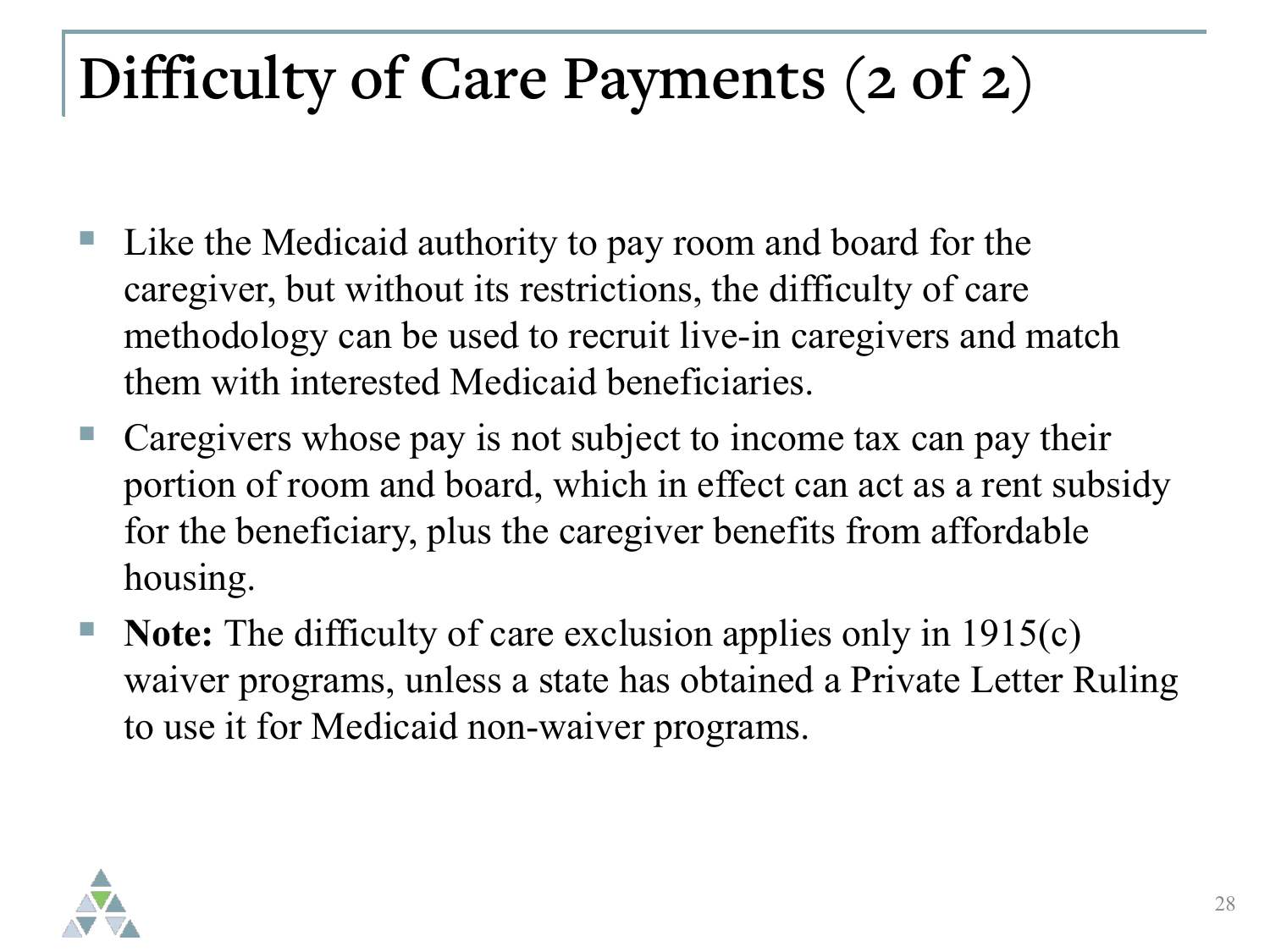## **Putting it All Together, Again (1 of 2)**

- Jane lives in a two-bedroom apartment which rents for \$1,400 a month. Mary is her live-in caregiver, and Medicaid pays her portion of room and board. Food and utilities for the two of them averages about \$400.00 a month. Mary's portion of room and board comes to \$900.00 a month covered by Medicaid.
- Jane is assessed in her plan of care as needing 4 hours of personal care a day/28 hours per week to help meet her ADL and IADL needs.
- Using 3(m), Mary's wage requirements are covered for 60 hours a month or 15 hours a week at an hourly rate of \$15.00.
- To cover the balance of personal care hours Jane needs, Medicaid pays Mary \$15.00 an hour for 52 hours a month, or 13 hours a week.

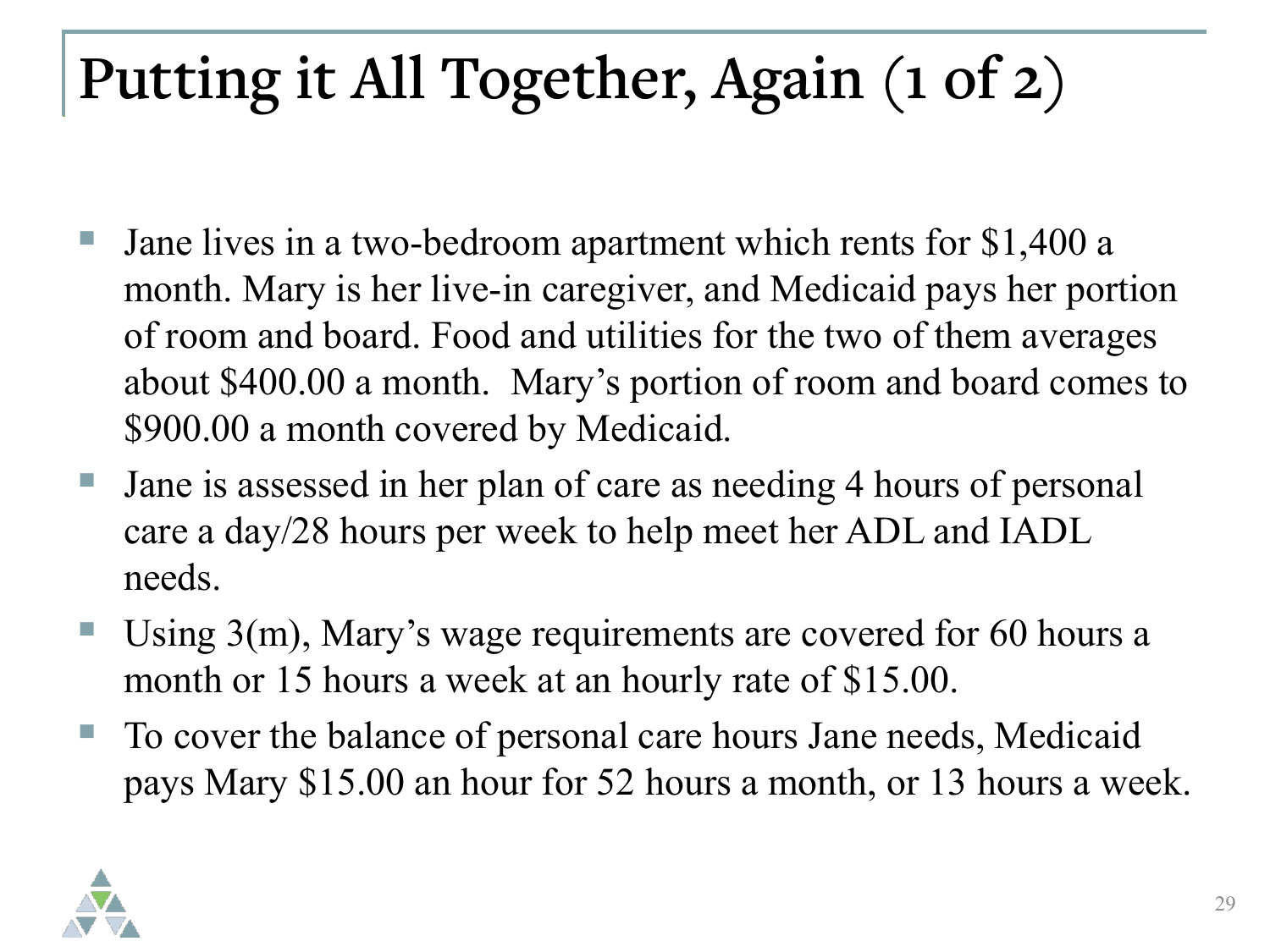### **Putting it All Together, Again (2 of 2)**

- Medicaid pays Mary \$15.00 an hour for 112 hours of personal care per month, or 28 hours a week. Mary's net pay is \$1551.48 a month, from which she pays her share of \$900.00 a month for her portion of room and board costs, leaving her \$651.48 in monthly disposable income after Social Security and Medicare taxes.
- The difficulty of care payment makes housing more affordable for Mary and can act like a rent subsidy for Jane as well.
- Under either methodology, Jane benefits from the benefits of living independently with supports as well as the companionship of having a roommate.

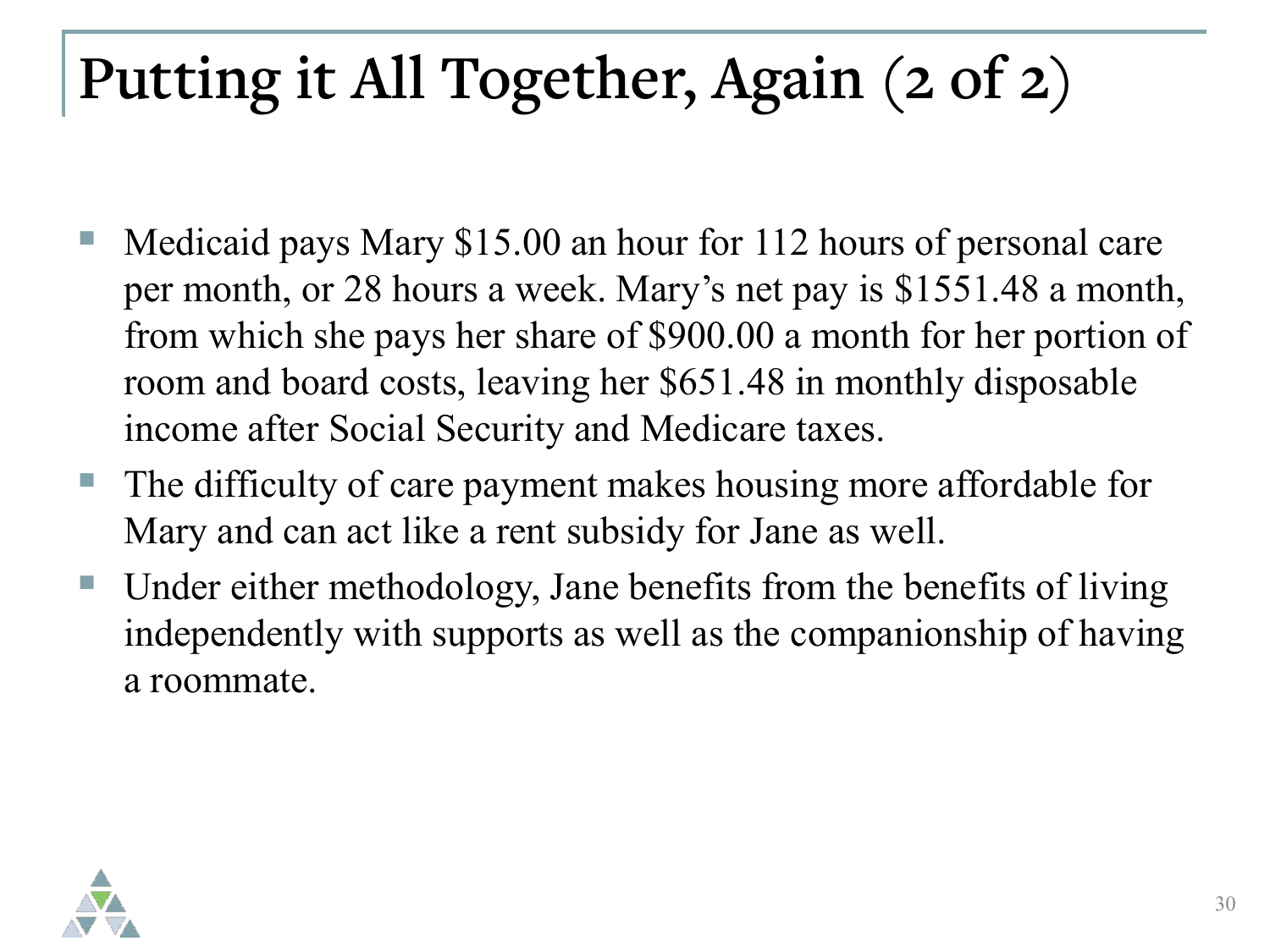| Using $3(m)$ + Medicaid Room and<br><b>Board</b>                                                                                                   | <b>Using Difficulty of Care</b>                                                                                                                                                                                                                           |
|----------------------------------------------------------------------------------------------------------------------------------------------------|-----------------------------------------------------------------------------------------------------------------------------------------------------------------------------------------------------------------------------------------------------------|
| Beneficiary cannot hire family<br>members as live-in caregivers.                                                                                   | Beneficiary can hire family members as live-<br>in caregivers.                                                                                                                                                                                            |
| <b>Can</b> be used by Medicaid beneficiaries<br>with institutional level of care.                                                                  | Cannot be used by Medicaid beneficiaries in<br>non-waiver programs (unless state has a<br>Private Letter Ruling from IRS.)                                                                                                                                |
| Payments for a live-in's room and<br>board expenses can be exempted from<br>taxes.                                                                 | May be slightly more expensive for states.<br>Difficulty of care payments are still subject to<br>Social Security/Medicare taxes and Federal<br>and State Unemployment Tax, unless live-in<br>caregiver is an exempt family member of the<br>participant. |
| Beneficiaries with extra space could<br>use $3(m)$ to provide lodging for a live-<br>in and potentially receive "private pay"<br>hours at no cost. | Difficulty of care payments can be counted as<br>wages for Earned Income Tax Credit, which is<br>a significant benefit for low-income people.                                                                                                             |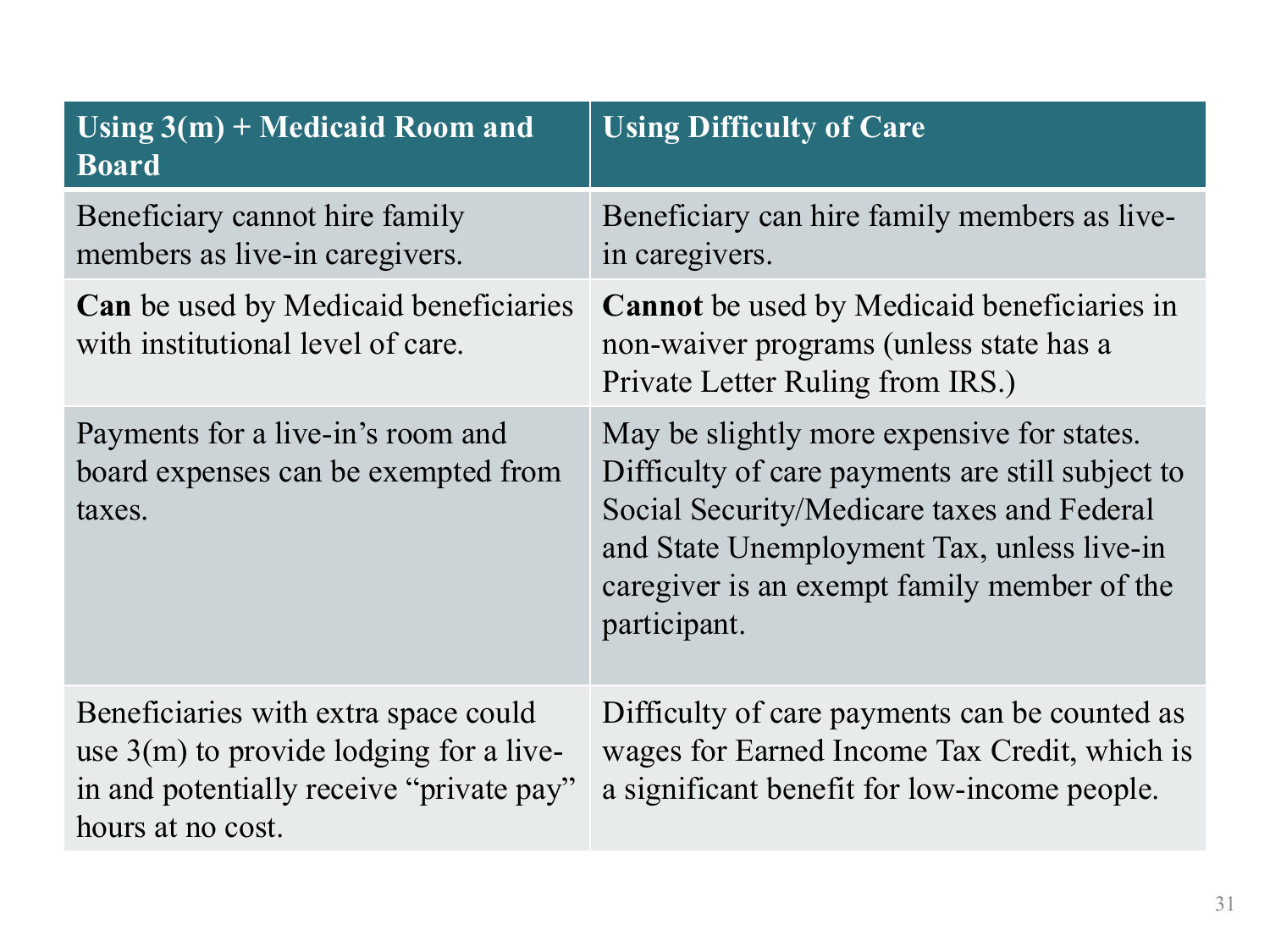#### **Scalability in Self-Direction**

- Despite the multiple possible benefits to using a live-in arrangement, are these arrangements scalable?
- For states or programs interested in scaling such arrangements, it might be advisable to set up special agencies that carefully help match live-in caregivers to consumers, complete the vetting process, assist in all the recordkeeping requirements, and perhaps provide support and training to both parties in these arrangements.

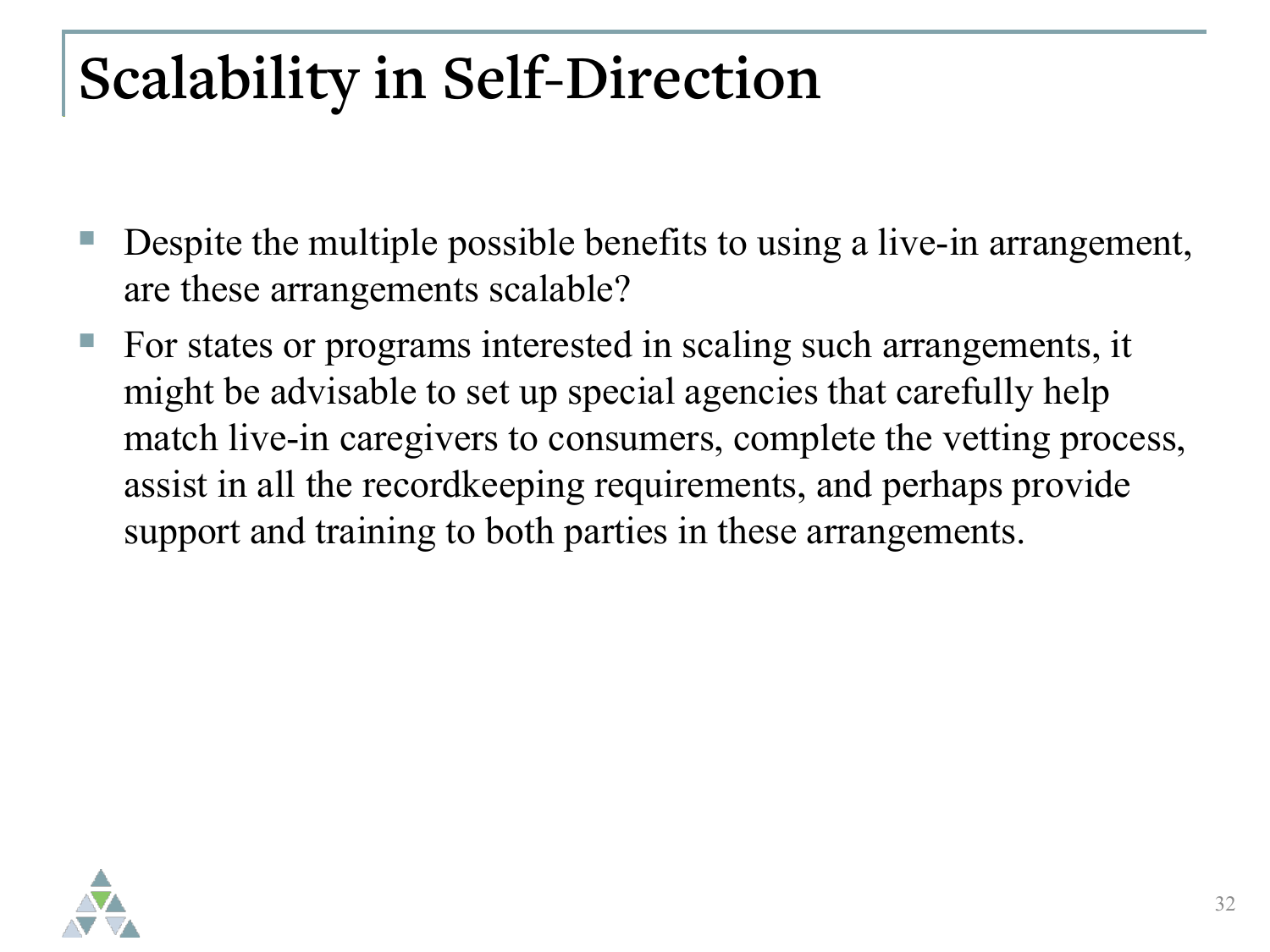#### **Resources for Further Information**

- 42 CFR Part 441, Subpart 6: Federal Medicaid rules on room and board for live-in caregivers [https://www.ecfr.gov/current/title-42/chapter-IV/subchapter-C/part-](https://www.ecfr.gov/current/title-42/chapter-IV/subchapter-C/part-441/subpart-G)441/subpart-G
- CMS Informational Bulletin on Medicaid Housing-Related Assistance for Individuals with Disabilities: [https://www.medicaid.gov/federal-policy-guidance/downloads/cib-](https://www.medicaid.gov/federal-policy-guidance/downloads/cib-06-26-2015.pdf)06-26-2015.pdf

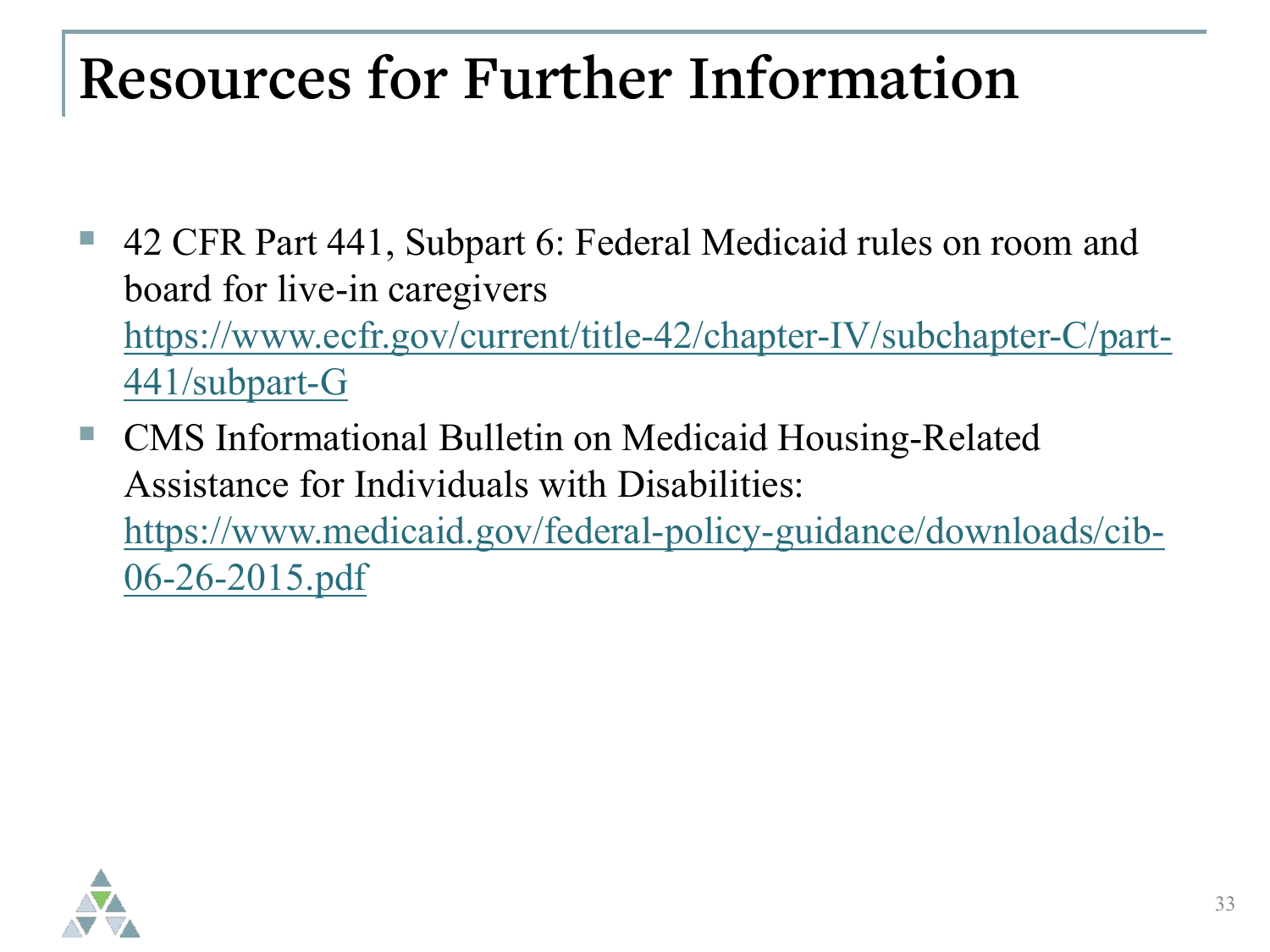#### **Resources for Further Information**

- Dept. of Labor FAQ on 3(m) credit: <https://www.dol.gov/agencies/whd/direct-care/credit-wages/faq>
- IRS regulations on excluding value of employer-provided lodging and meals from taxable income:

<https://www.law.cornell.edu/cfr/text/26/1.119-1>

 IRS Notice 2014-7 on difficulty of care payments in Medicaid waiver programs:

<https://www.irs.gov/pub/irs-drop/n-14-07.pdf>

 IRS Q&A on difficulty of care/Notice 2014-7: [https://www.irs.gov/individuals/certain-medicaid-waiver-payments](https://www.irs.gov/individuals/certain-medicaid-waiver-payments-may-be-excludable-from-income)may-be-excludable-from-income